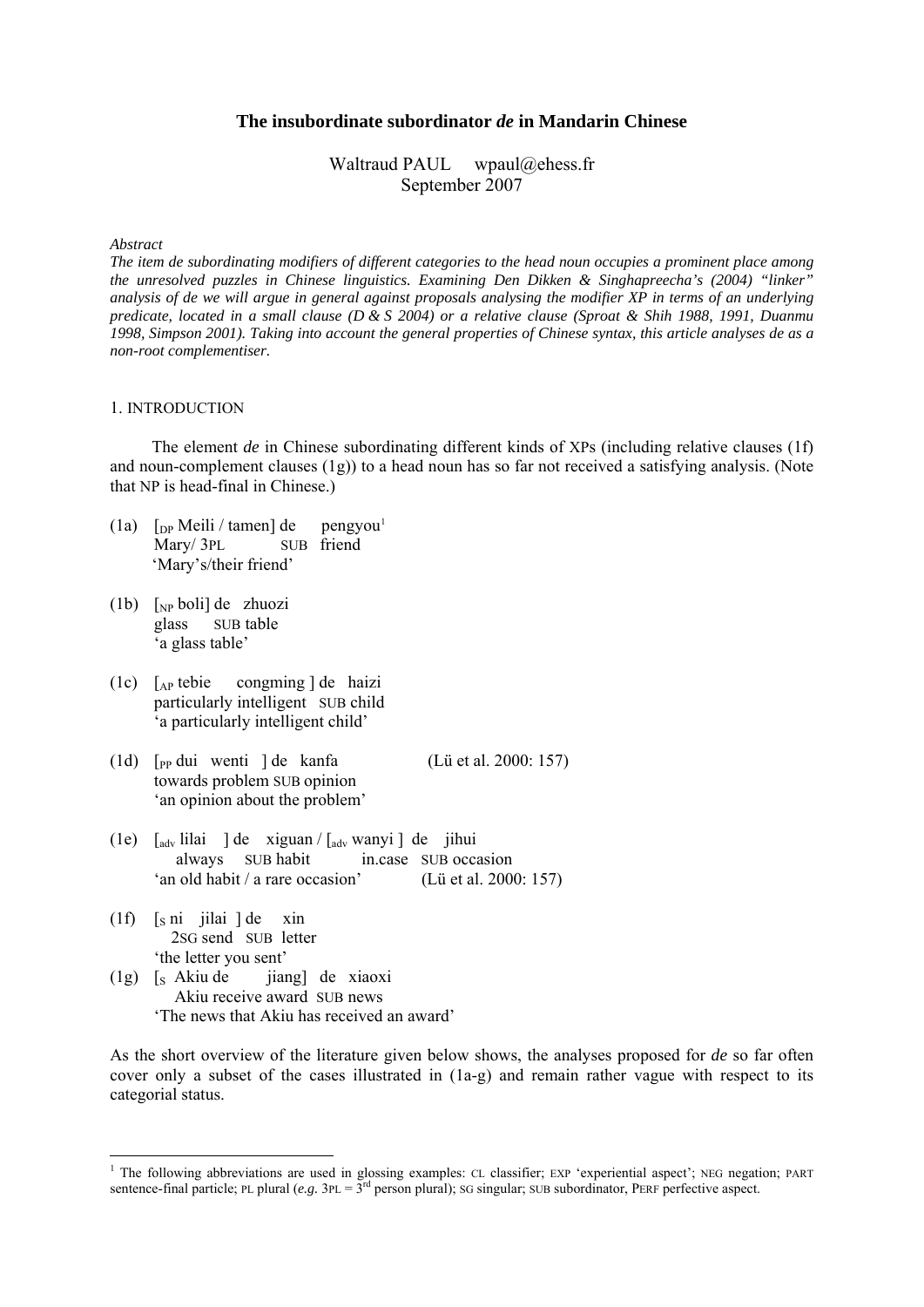Huang (1982:62) just states that *de* is a "grammatical marker [...] which marks subordination" of the peripheral elements to the head noun.

 Li (1985:137-139) considers *de* a case assigner on a par with English *'s* (D° hosting the demonstrative pronouns *zhe/na* 'this/that' (Li 1998)) in order to capture the requirement for a possessor noun to be assigned Case (*cf.* (1a)). As Li (1985:138) acknowledges herself, though, this forces her to postulate Case assignment for adjectives and relative clauses as well, in order to account for the presence of *de* in cases such as (1c) and (1f), a rather implausible move. (For a recent revival of Li's (1985) approach, see Cheung (2006) who in the spirit of Larson & Yamakido (2005, 2006) analyses *de* as a case marker.)

 For Tang (1990:428; 1993:737; 2007), *de* is a functional category - different from D and C - that indicates a modifier-modifiee relation, but neither the exact features of this functional head nor its complement structure are discussed.

 Simpson (2001:143) suggests that *de* is "a determiner whose existence in the language is no longer justified by any contribution of definiteness to the DP, but solely by a secondary function [...] of introducing a predication/modification on the NP […]." Furthermore, *de*-modifiers of any category are to be derived from relative clauses (analysed within Kayne's (1994) anti-symmetry approach), which presupposes that they can all function as predicates, a problematic assumption discussed in more detail below (section 3).

 Accordingly, we share Aoun & Li's view (2003:250, note 12) that the existing analyses of *de* are far from being satisfactory. Note that they do not offer a new analysis of *de*, either, nor do they attempt to elucidate its categorial status. Instead, they content themselves with Li & Thompson's (1981:113) term of *associative marker* for *de*, based on the fact that *de* "associates" a phrasal category with the head noun.

 In this context, Den Dikken & Singhapreecha's (2004) (henceforth D&S) proposal seems at first sight a welcome new attempt to solve a persisting puzzle in Chinese linguistics. They propose a unifying analysis for the "linker" elements occurring in complex noun phrases between the head noun and the modifier in a variety of typologically different languages: French *de*, Thai *t h îi*, Chinese *de*, Japanese *no*. More precisely, they claim that the linker element is the reflex of a DP-internal predicate inversion where the modifier originates as the predicate in a small clause with the (surface) head noun as its subject. As a concomitant result of predicate inversion, the entire DP receives a contrastive interpretation and the modifier is construed as carrying old information.

 However, as to be demonstrated in detail in the present article, this "linker" analysis cannot be applied to *de* in Chinese. More generally, the syntactic and semantic evidence arguing against D&S's proposal equally invalidates any analysis postulating an underlying predicate for modifier XPs, be it in the form of a small clause (D&S) or in the form of a relative clause, as suggested by Sproat & Shih (1988, 1991), Duanmu (1998), Simpson (2001) and Simpson & Wu (2002). D&S are chosen as representative of the "predicational approach" here because their analysis is presented in enough detail to allow its predictions be checked against the Chinese data. It is this critical appraisal of the predicational approach, representing the mainstream in recent proposals for *de*, that will provide us with the ingredients that must be taken into account by any meaningful analysis of *de*.

 The article is organized as follows. Section 2 introduces D&S's linker analysis, which takes French *de* as a starting point. Section 3 offers a closer look at modification structures 'XP *de* N' in Mandarin and argues that the analysis of all modifying XPs as underlying predicates leads to wrong predictions. Section 4 turns to modification structures without *de* 'adjective/noun N°' and compares them with the modification structures where *de* is present, in order to check the semantic import associated with *de* according to D&S. Section 5 finally presents our new proposal of *de* as a non-root complementiser.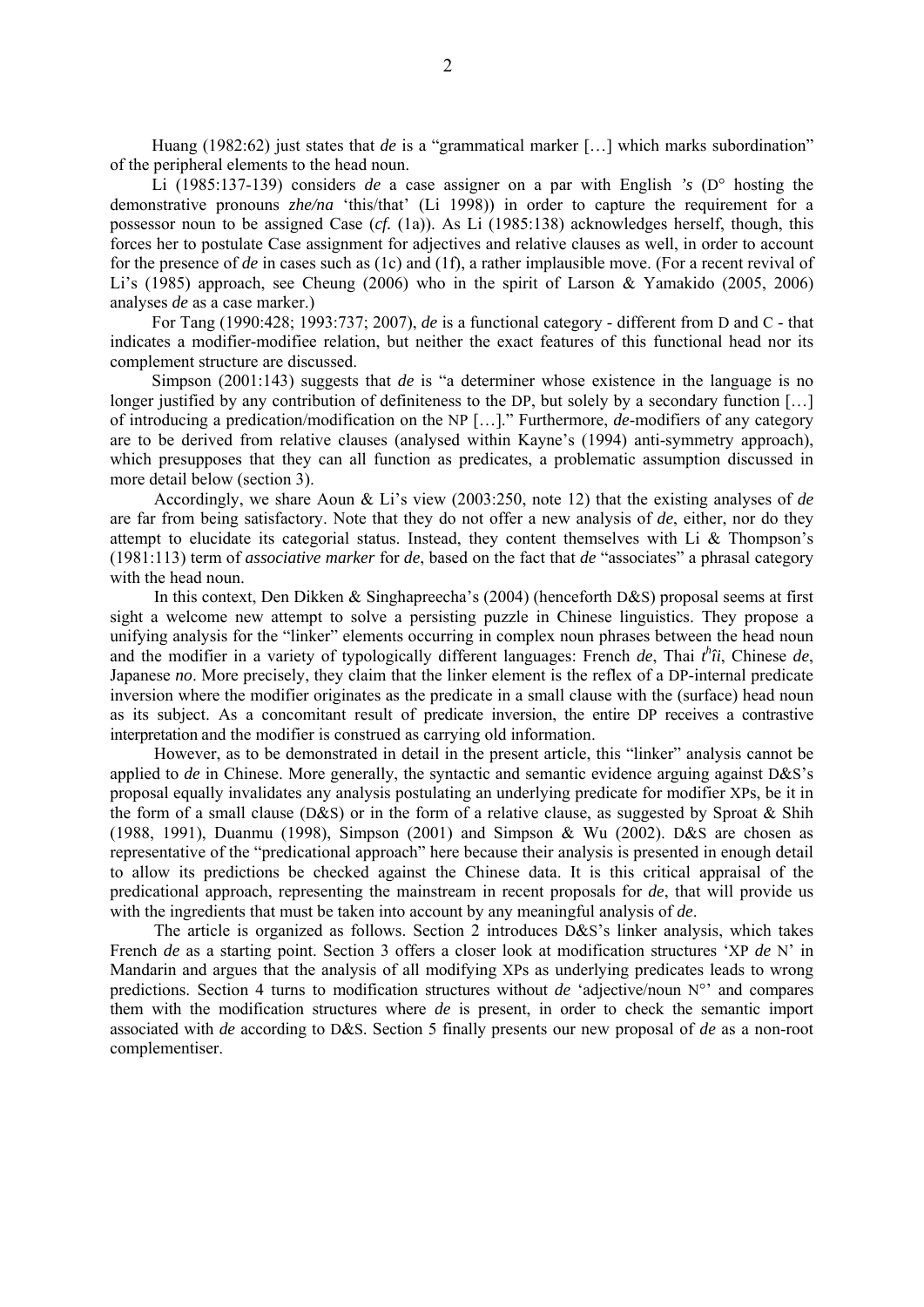#### 2. DEN DIKKEN & SINGHAPREECHA'S (2004) ANALYSIS OF *DE*

D&S (2004) propose to extend their analysis of French *de* in examples (2)-(4) to Chinese (as well as to Japanese and Thai):

- (2a) une pizza chaude  $(=\text{D&S's (2a-b); p. 2)}$ a-FEM pizza hot-FEM
- (2b) une pizza de chaude a-FEM pizza DE hot-FEM Both: 'a hot pizza'
- (3a) Il y a deux pizzas (de) chaudes  $(= D&S's (6a-b); p. 5)$  it there has 2 pizzas DE hot-FEM.PL 'There are two hot pizzas.'
- (3b) J'ai deux pizzas (de) chaudes. I-have 2 pizzas DE hot-FEM.PL 'I have two hot pizzas.'
- (4a) Je n'ai mangé que DEUX pizzas ?(de) chaudes I not-have eaten but 2 pizzas DE hot-FEM.PL 'I have only eaten two hot pizzas.'  $(= D&S's (5a-c); p. 4)$
- (4b) Qui \*(de) sérieux as -tu rencontré? who DE serious have-you met 'Which serious person have you met?'
- (4c) Rien \*(d') extraordinaire n'est arrivé ce matin nothing DE extraordinary not-is happened this morning 'Nothing extraordinary has happened this morning.'

First of all, D&S (p. 2) note that examples (2a), on the one hand, and (2b), (3a-b), (4a), on the other, are neither syntactically nor semantically equivalent. The examples (3a-b), (4a) as well as (4b-c) illustrate the requirement of a special licensor for (2b) *une pizza de chaude*, either an existential context as in (3a-b) or a quantificational element within the complex NP itself as in (4a-c). Furthermore, the DPs in (3)-(4) "receive a contrastive interpretation and must construe the AP to the right of *de* […] as old information" (*ibid.*). The special semantics is not contributed by *de* itself, which is considered a meaningless functional head, but rather by the A-movement operation of predicate inversion within the DP where the predicate raises across the subject (*cf.* Moro 1997). The linker *de* appears as a concomitant result of this inversion, giving rise to the first step in the derivation of *pizza de chaude* in (2b):

(5a) [chaude;  $\lceil \frac{F}{2} \rceil$  de  $\lceil \frac{S}{2} \rceil$  [pizza][ti]]] (=D&S's intermediate structure (21) for (2b); p. 12)

For the cases (4a-c) where the licensing is not provided by occurrence in an existential construction (*cf.* (3ab)), D&S (p. 17) postulate that the quantificational elements themselves license predicate inversion. In order to be attractable to *wh*-, Q-, or Focus positions in the matrix clause, these elements must occupy the periphery of the DP phase *i.e.*, Spec,DP. Accordingly, the nominal part of the small clause must raise to Spec,DP. It is this A-bar movement, triggered by a Q-, *wh*-, or Focus head, in combination with the subsequent movement of *de* to the projection above the landing site of the raised predicate that leads to the same relative order as observed prior to predicate inversion  $(p, 17)$ .<sup>[2](#page-2-0)</sup>

<span id="page-2-0"></span><sup>&</sup>lt;sup>2</sup> Although this article focuses on *de* in Mandarin, it should be noted that D&S's analysis of the French data contains some obvious shortcomings. The complex NPs headed by a quantified noun such as *qui*, *rien* (*cf.* (4b,c) cannot be subsumed under the same group as the one headed by a lexical noun such as *pizza* (*cf.* (4a), these two types of NPs not behaving alike. First, as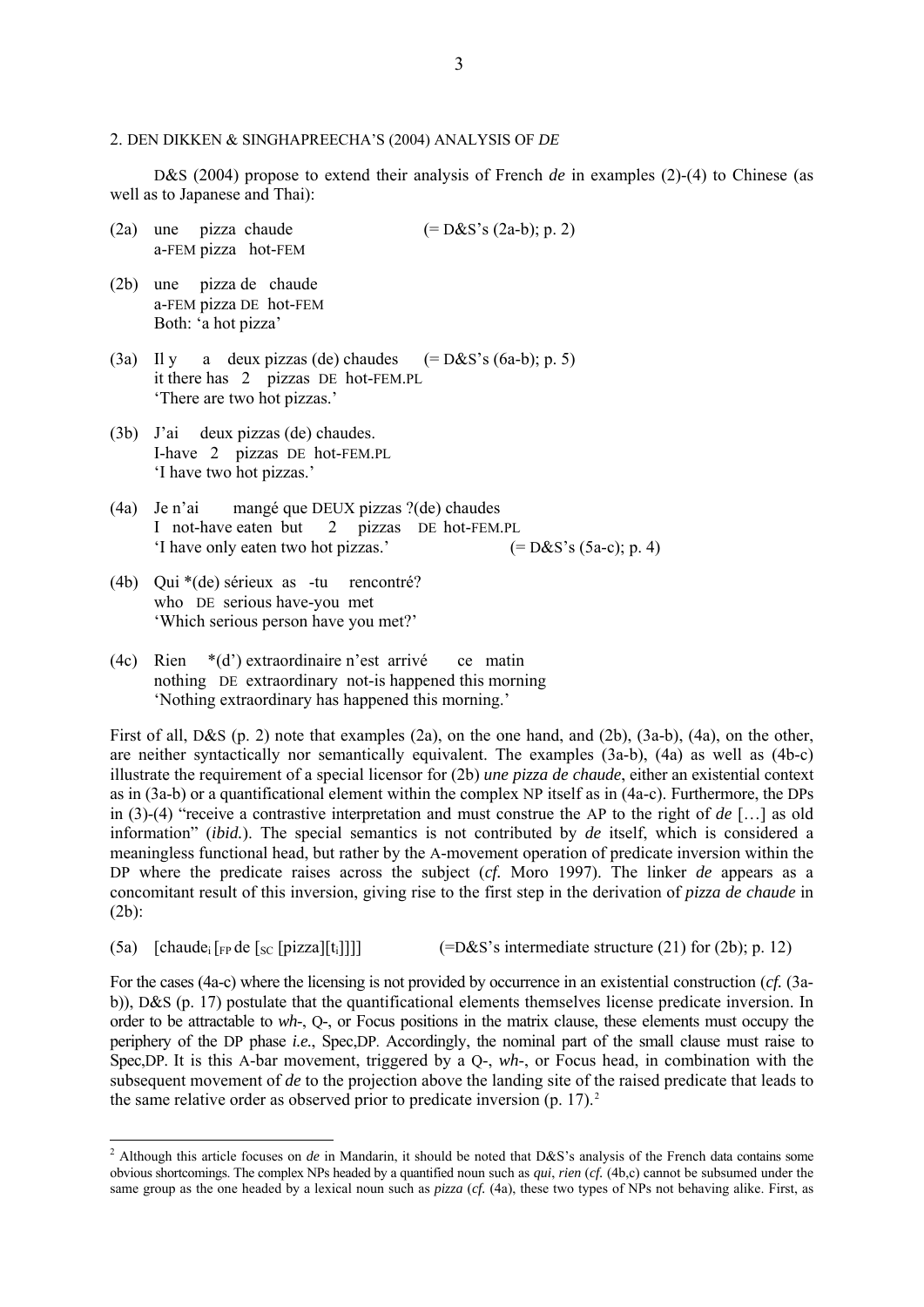- (5b)  $\lceil \frac{D}{2} \rceil$  [DP  $\lceil \frac{N}{2} \rceil$  pizza]<sub>i</sub>  $\lceil \frac{F}{2} \rceil$  [chaude]<sub>i</sub>  $\lceil \frac{F}{2} \rceil$  de]  $\lceil \frac{S}{2} \rceil$  t<sub>i</sub> t<sub>i</sub>]]]
- (5c)  $\left[\text{DP}\left[\text{NP}\right] \text{pizzal}\right]$   $\left[\text{CHP}\left[\text{F}^{\circ} \text{de}\right] \text{k} \left[\text{FP}\left[\text{chaude}_{i}\right] \text{t}_{k} \left[\text{S} \text{C} \text{t}_{i} \text{t}_{i}\right]\right]\right] \right]$ <sup>[3](#page-3-0)</sup>

D&S propose to apply the same line of analysis to modification structures with *de* in Chinese, with the only difference that unlike in French and Thai, the derivation in Chinese stops after predicate inversion and the concomitant appearance of the linker element *de*. The structure in (6) indicates their analysis for a DP with an adjectival modifier (adapted to our example (1c) above):

(6)  $\left[ \int_{\text{DP}} D \dots \right] \left[ \int_{\text{FP}} \left[ \text{cong} \right] \right] \left[ \int_{\text{SP}} \left[ \text{Eq} \right] \left[ \text{Eq} \left[ \text{NP} \right] \right] \right] \right]$  intelligent SUB child 'an intelligent child' (D&S's (48), p. 37)

Concretely, their analysis implies that the XP preceding *de* in the Chinese examples (1a-g) above originates as the predicate of a small clause with the (surface) head noun as its subject.[4](#page-3-1) *De* itself is analysed as "a linker popping up as a reflex of a fully general Predicate Inversion operation, an operation that […] can only apply in contexts in which there is a predicate inside the complex noun

(i) quelque chose de beau/\*belle  $(i)$  une pizza de chaud\*(e)

<u>.</u>

(viii) J'ai deux pizzas de chaudes [et trois de froides]

Since it is the modifiers themselves that give rise to the contrastive interpretation, they cannot convey old, presupposed information.

These observations cast doubt on the validity of D&S's predicate inversion analysis for French as well.

<span id="page-3-0"></span> Note that D&S do not provide the complete derivation for French cases of the type *deux pizzas de chaudes* ; hence the structures in (5b) and (5c) can only be inferred from D&S's comments elsewhere in the text. Thus they state on p. 3 that "In [...] French and Thai [...], the surface word-order effect is undone later in the derivation as a consequence of a further phrasal movement operation that raises the remnant of Predicate Inversion [*i.e.* the small clause subject; WP] up to the specifier position of a projection generated above the landing site of the raised predicate, with concomitant raising of the linker element up to the head of this projection." This projection between D and FP is identified as *Classifier Phrase* (*cf.* p. 37), based on data from Thai. It is also considerations from Thai that motivate the raising of the linker element itself, a movement then transposed to French *de*. As for the different landing sites invoked for the small clause subject *i.e.*, Spec,ClfP or Spec,DP, respectively, they correlate with licensing of predicate inversion by occurrence in an existential construction (*cf.*  (3a-b) above) vs. licensing of predicate inversion by a quantificational element within the DP itself (*cf.* (4a-b), (5) above). In any case, these details are not relevant for our discussion of Chinese, because in D&S's analysis, the derivation of a Chinese complex DP 'XP *de* N' only involves predicate inversion.

<span id="page-3-1"></span> $4$  With respect to the derivation of the modifier from an underlying predicate, D&S's analysis is basically the same as that by Simpson (2001), Simpson & Wu (2002). The latter follow Kayne (1994) in that the modifier in *e.g. lü de huaping* 'green vase' originates as a (copula-less) predicate to the head noun as its subject:

(ia)  $\begin{bmatrix} \text{Dp} & \text{de} & \text{Lp} & \text{Im} & \text{Im} & \text{Im} \\ \text{DE} & \text{Vase} & \text{green} & \text{green} \end{bmatrix}$ DE vase green

(ib)  $\begin{bmatrix} \text{DP} & \text{de} & \text{[CP} & \text{huaping}_i & \text{[IP} & \text{t}_i & \text{li} \\ \text{DP} & & \text{vase} & & \text{green} \end{bmatrix}$ green

$$
\begin{array}{ll}\n\text{(ic)} & \begin{bmatrix} \text{[p]} & \text{[p]} & \text{[p]} & \text{[p]} & \text{[p]} & \text{[p]} & \text{[p]} & \text{[p]} & \text{[p]} & \text{[p]} & \text{[p]} & \text{[p]} & \text{[p]} & \text{[p]} & \text{[p]} & \text{[p]} & \text{[p]} & \text{[p]} & \text{[p]} & \text{[p]} & \text{[p]} & \text{[p]} & \text{[p]} & \text{[p]} & \text{[p]} & \text{[p]} & \text{[p]} & \text{[p]} & \text{[p]} & \text{[p]} & \text{[p]} & \text{[p]} & \text{[p]} & \text{[p]} & \text{[p]} & \text{[p]} & \text{[p]} & \text{[p]} & \text{[p]} & \text{[p]} & \text{[p]} & \text{[p]} & \text{[p]} & \text{[p]} & \text{[p]} & \text{[p]} & \text{[p]} & \text{[p]} & \text{[p]} & \text{[p]} & \text{[p]} & \text{[p]} & \text{[p]} & \text{[p]} & \text{[p]} & \text{[p]} & \text{[p]} & \text{[p]} & \text{[p]} & \text{[p]} & \text{[p]} & \text{[p]} & \text{[p]} & \text{[p]} & \text{[p]} & \text{[p]} & \text{[p]} & \text{[p]} & \text{[p]} & \text{[p]} & \text{[p]} & \text{[p]} & \text{[p]} & \text{[p]} & \text{[p]} & \text{[p]} & \text{[p]} & \text{[p]} & \text{[p]} & \text{[p]} & \text{[p]} & \text{[p]} & \text{[p]} & \text{[p]} & \text{[p]} & \text{[p]} & \text{[p]} & \text{[p]} & \text{[p]} & \text{[p]} & \text{[p]} & \text{[p]} & \text{[p]} & \text{[p]} & \text{[p]} & \text{[p]} & \text{[p]} & \text{[p]} & \text{[p]} & \text{[p]} & \text{[p]} & \text{[p]} & \text{[p]} & \text{[p]} & \text{[p]} & \text{[p
$$

As illustrated in (ia), *de* is analysed as the head D° selecting a CP as its complement. In (ib), the subject *huaping* vase' raises to the specifier of CP. Finally, in (ic) the remnant IP containing only the predicate *lü* 'green' raises to the specifier position of DP in order to produce the correct linear order *lü de huaping*.

D&S observe themselves, *de* in (4b-c) is obligatory, in contrast to (4a). Second, agreement between the adjective and the head noun is obligatory in (4a), but excluded in cases (4b,c), a difference not noted by D&S:

Third, again passed unnoticed by D&S, while (4b,c) indeed allow for APs (*cf.* (iii) - (iv)), in (4a), only an adjectival head is admitted (*cf.* (v)):

<sup>(</sup>iii) Je cherche quelqu'un de vraiment sérieux

<sup>(</sup>iv) Rien de vraiment extraordinaire n'est arrivé ce matin.

<sup>(</sup>v) Je n'ai mangé que deux pizzas de (\*vraiment) chaudes

The same adjectives do not show this constraint "adjectival head only" when functioning as predicates in an independent clause nor when simply following the head noun without *de*:

<sup>(</sup>vi) Ces deux pizzas sont vraiment chaudes/beaucoup trop chaudes

<sup>(</sup>vii) deux pizzas vraiment chaudes/beaucoup trop chaudes

Last, but not least, their description of the semantics for 'N *de* adjective' seems problematic. Recall that according to D&S, the DPs in (3)-(4) "receive a contrastive interpretation and must construe the AP to the right of *de* […] as old information" (p. 2). It appears difficult, if not impossible, to obtain a contrastive interpretation for the DP as a whole while the modifiers are understood as old information. Besides these logical difficulties, D&S's description of (2b)-(4a) is in contradiction with the judgements of native speakers, for whom (3b) implies a contrast with pizzas that are not hot: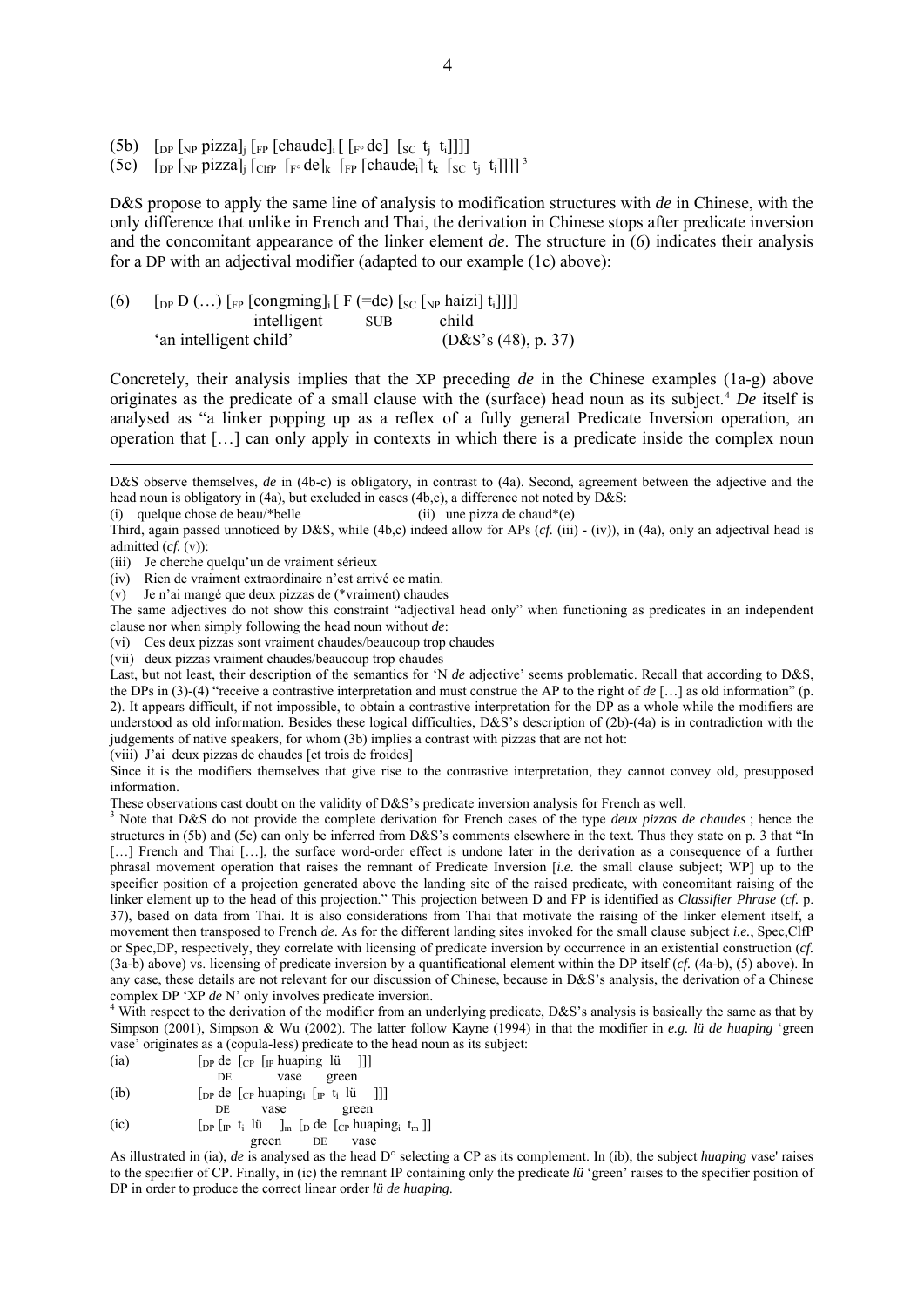phrase" (D&S, pp. 35-36). Furthermore, predication inversion being universally associated with a particular information structural profile (D&S, p. 49), their account also predicts that the modifier conveys given, topical information, whereas the (surface) head noun presents the focus.

 Unfortunately, however, their proposal is not compatible with the general syntactic and semantic properties of modification structures in Chinese, and at least with respect to this domain, it loses part of its claimed crosslinguistic validity. In particular, the predictions following from their approach with respect to the set of XPs able to function as a predicate in Chinese are not borne out by the data. Furthermore, the interpretation of modification structures is not as expected, either, the modifier XP in 'XP de N°' not being (automatically) associated with given information. This is corroborated by a comparison between modification structures with *de* and those without *de* (in section 4 below), which likewise demonstrates that the semantic import associated with *de* is not as predicted by D&S.

#### 3. A CLOSER LOOK AT MODIFICATION STRUCTURES 'XP *DE* N°' IN CHINESE

 This section provides an overwiew of the range of XPs occurring as modifiers in the DP and examines for each type whether it can indeed function as a predicate, a prediction made not only by D&S's analysis in terms of predicate inversion, but also by any approach deriving prenominal modifiers from relative clauses. Given the increasing interest in the subordinator *de* by linguists not familiar with Chinese, we will provide the reader with a detailed picture of the situation in Chinese and thus the possibility to judge for her/himself. At times this might appear superfluous, if not boring to the specialists in the field whom we thank in advance for their comprehension. But even for the "insiders" it will be interesting to note that it is often sufficient to take into account a more representative array of data in order to detect the shortcomings of analyses based on too incomplete a data sample.

#### 3.1. Non-predicative adjectives as modifiers

 The distribution and syntactic properties of non-predicative adjectives provide one of the arguments against D&S's analysis of modification structures 'XP *de* N' as cases of predicate (XP) inversion and likewise challenge any approach which analyses adjectival modifiers as relative clauses (*cf.* Sproat & Shih 1988, 1991; Duanmu 1998, Simpson 2001, Simpson & Wu 2002).

 Unlike *predicative adjectives* (*cf.* (7)), the so-called *non-predicative* (intersective) adjectives cannot function as predicates on their own, but only as modifiers (*cf.* Lü & Rao 1981). For the predicative function, the copula *shi* and the particle *de* are obligatory (Paris 1979:61).<sup>[5](#page-4-0)</sup> Crucially, however, *shi*…*de* is excluded from the modification structure in the DP, as illustrated in (8b) and (9b):

- (7) Zhangsan zhen congming $6$ Zhangsan really intelligent 'Zhangsan is really intelligent.'
- (8a) Zhei-ge panzi \*(shi) fang \*(de) this -CL plate be square DE 'This plate is square.'

1

<span id="page-4-0"></span>5 Note that *de* with non-predicate adjectives is different from the subordinator *de* in the DP (*cf.* Paris 1979:60ss). Furthermore, the copula construction in Chinese does not involve *de* and is used for nominal predicates only: 'NP *shi* NP'.

<span id="page-4-1"></span> $6$  As pointed out by Hsieh Hsin-I (p.c.), predicative adjectives likewise show different properties in predicative vs. attributive function. More precisely, in the predicative function, when not modified by a degree adverb such as *zhen* 'really', *hen* 'very', *tai* 'too' etc., a predicative adjective is interpreted as comparative (with an implicit standard of comparison), *i.e. Zhangsan congming* can only mean 'Zhangsan is more intelligent' (than somebody else present in the discourse) (*cf.* Paris 1989:112ff.). This restriction does not hold for predicative adjectives as modifiers: *congming de haizi* 'intelligent children', not 'more intelligent children' (also *cf.* Dragunov 1952/60: §165).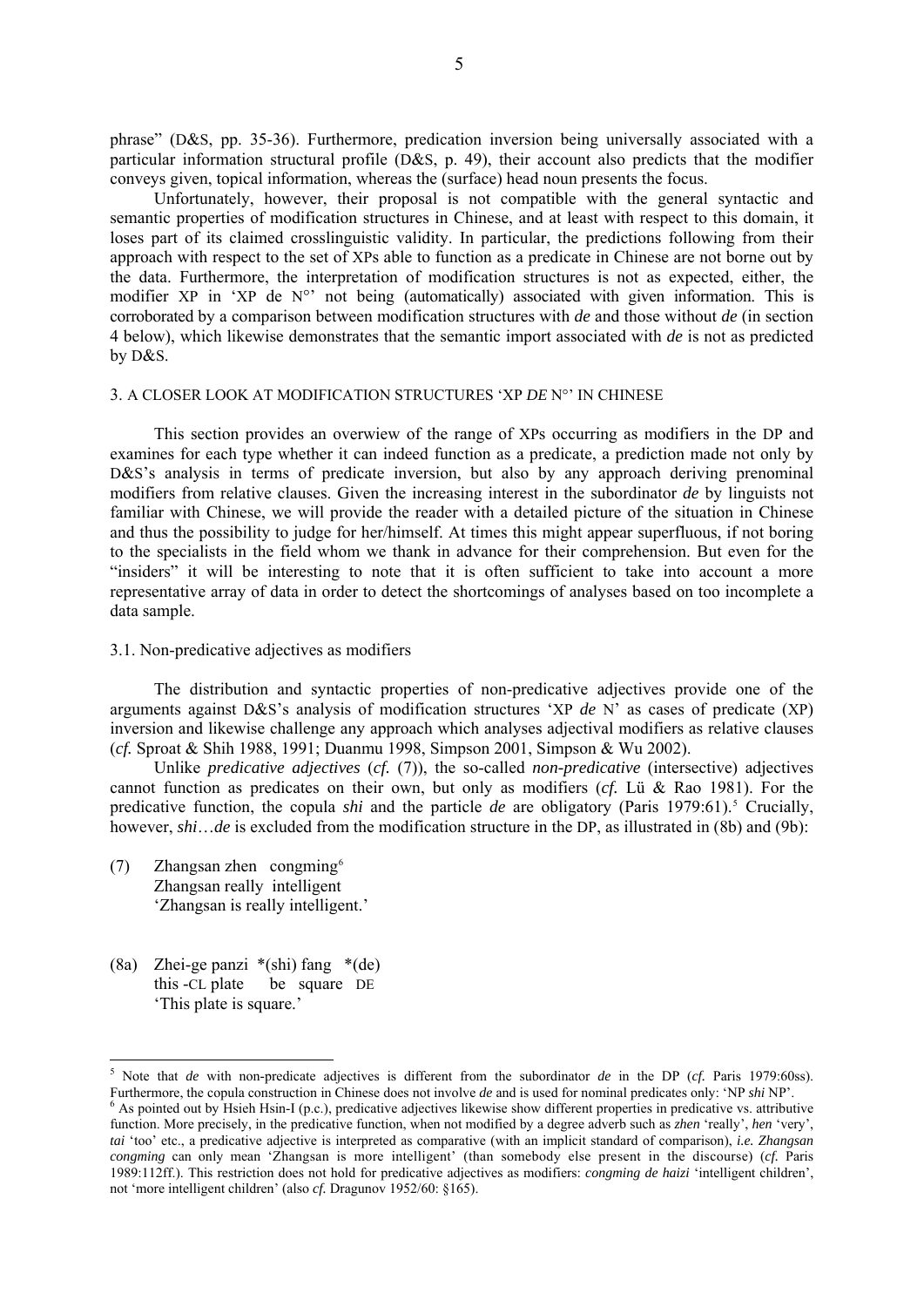- (8b) Ta mai-le  $\lceil p \text{yi-ge}(\text{*shi})$  fang de panzi ] 3SG buy-PERF 1 -CL be square SUB plate 'He bought a square plate.'
- (9a) Zheixie wenjian \*(shi) juemi \*(de) these document be top-secret DE 'These documents are top-secret.'
- (9b) Ta diu -le [DP yixie (\*shi) juemi de wenjian ] 3SG lose-PERF some be top-secret SUB document 'He lost some top-secret documents. '

As can be seen from the examples above, the class of *non-predicative* adjectives in the Chinese classification is not limited to non-intersective adjectives such as 'original' *benlai*, 'former' *yiqian* etc. (cf. (13)-(14) below), but has a larger coverage, because it includes those intersective (absolute) adjectives in Chinese for which *shi...de* is obligatory. Non-intersective adjectives - as in other languages - can only function as modifiers and are completely excluded from any predicative function (irrespective of the presence of *shi…de*):

- (12a) gongtong de yuyan common SUB language 'a common language'
- (12b) \*Zhei-ge yuyan (shi) gongtong (de) this -CL language be common DE
- (13a) benlai de yisi original SUB meaning 'the original meaning'

<u>.</u>

- (13b) \* Zhei-ge yisi (shi) benlai (de) this-CL meaning be original DE
- (14a) yiqian de shuxue -laoshi former SUB mathematics-teacher 'the former mathematics teacher'
- (14b) \* Zhei-ge shuxue -laoshi (shi) yiqian (de) this-CL mathematics-teacher be former DE

It is on the basis of this latter class of non-intersective non-predicative adjectives ('original', 'former' etc.) that Aoun & Li (2003:148) likewise conclude that not all prenominal adjectives can be derived from relative clauses.[7](#page-5-0)

When functioning as secondary predicates,<sup>[8](#page-5-1)</sup> non-predicative (intersective) adjectives require *shi…de* in the same way as when forming a matrix predicate. In this respect, they again contrast with predicative adjectives (*e.g. nankan* 'ugly', *da* 'big') which can function as predicates on their own:

<span id="page-5-0"></span><sup>&</sup>lt;sup>7</sup> Aoun & Li (2003:148-149) do not discuss intersective non-predicative adjectives (*cf.* (8), (9)) and accordingly do not examine the presence/absence of *shi...de* in terms of predicative vs. attributive function.

<span id="page-5-1"></span> ${}^{8}$  Huang (1984:568; 1987) provides several arguments against an analysis where the XP following the object in sentences such as (15)-(16) forms a constituent with the object, thus maintaining the head-final nature of NP in Chinese. First, the sequence 'DP XP' is only accceptable in postverbal position and, second, the DP must be indefinite and specific:

<sup>(</sup>i) Wo dapo -le yi-ge chabei / \*chabei / \*zhei-ge chabei hen zhiqian 1SG break-PERF 1-CL teacup / teacup / this-CL teacup very valuable 'I broke a teacup which was very valuable.'

<sup>(</sup>ii) \*Yi-ge chabei hen zhiqian bei wo dapo -le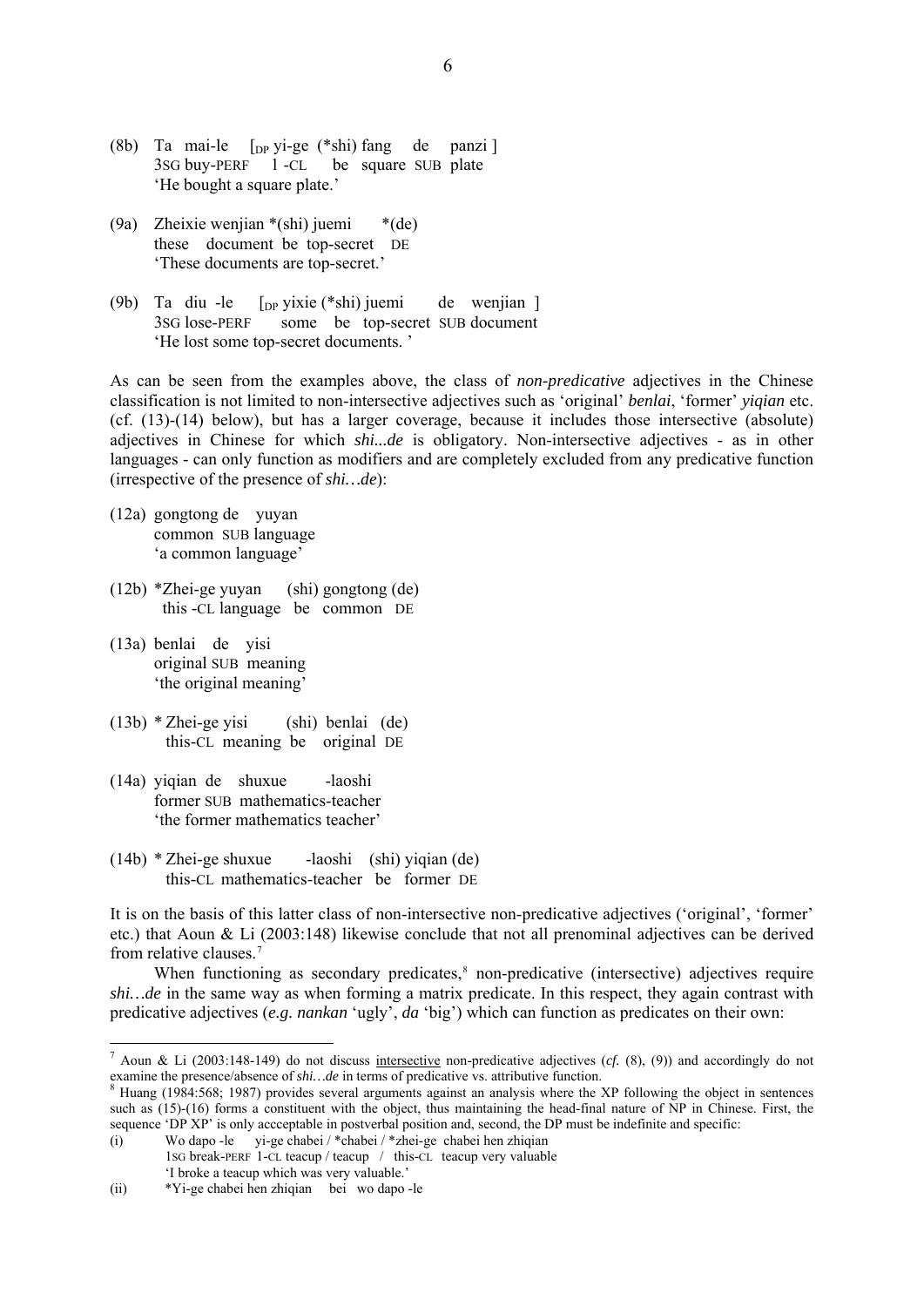- (15) Ta you yi-ke yachi \*(shi) jia \*(de) / feichang nankan 3SG have 1-CL tooth be fake DE / very ugly 'He has a tooth which is false /very ugly.'
- (16) Ta you yi-zhang zhuozi \*(shi) tuoyuan \*(de)/ tebie da 3SG have 1-CL table be oval DE/ particularly big 'He has a table which is oval/ which is particularly big.'

The class of non-predicative adjectives in Chinese presents a challenge for the predicational approach, which derives all prenominal modifiers from underlying predicates, the adjectives in question being defined precisely by their inability to constitute a primary or secondary predicate.<sup>9</sup> In the case of non-intersective adjectives (*cf.* (12b)-(14b)) the predicative function is furthermore excluded for semantic reasons; *benlai* 'original', *gongtong* 'common', *yiqian* 'former' thus exactly parallel the behaviour of their counterparts in English.

 In a footnote (footnote 9, p. 13), D&S briefly mention the problem the occurrence of nonintersective adjectives in the 'XP *de* N' structure presents for their analysis and cite (14a) as (unique) example. However, they are not aware of the existence of intersective non predicative adjectives in Chinese (*cf.* (8)-(9) above) which systematically reflect the difference between predicative function (*shi…de* required) and attributive function (*shi…de* excluded), a difference incompatible with the predicate inversion approach. Accordingly, they do not consider non-predicative adjectives a serious challenge for their analysis and offer "the speculation that the ban on predicative use of certain adjectives is not a deep but a surface one, with inversion constructions of the type in (i)  $[=(14a)$ , WP] apparently not being subject to it in Mandarin Chinese […]." (p. 13). Regarding (14a) as an isolated case, they relegate its account to future research, instead of accommodating it in their analysis at hand. This is the more surprising as the existence of attributive-only adjectives has been a long-standing problem for any approach aiming at deriving modification structures from predication structures (*cf.* Bolinger 1976).<sup>[10](#page-6-1)</sup>

### 3.2. Bare nouns and adverbs as modifier

Another case not taken into account by D&S is bare nouns and adverbs as modifiers:

(17a) yi-zhang (\*shi) boli / mutou de zhuozi  $(=(1b))$ 1 -CL be glass/ wood SUB table

- (iii) Ta chao-le / \*zai chao [yi-ge cai ] [hen haochi]
	- 3sG fry -PERF / DUR fry 1-CL dish very delicious
		- 'He prepared a dish which was very delicious.'

- (i) Ce film est bon /\*policier
	- this movie is good/ police(adjective) 'This movie is good/\*of the police.'
- (ii) J'en ai vu un de bon /\*policier (=  $D&S$ 's (22), (23), p. 12)
	- I of-them have seen one DE good / police(adjective)

 <sup>1-</sup>CL teacup very valuable PASS1SG break-PERF

Third, 'DP XP' only occurs in sentences which are existential in a broad sense, i.e. which contain existential verbs such as *you* 'have' or verbs of "creation" expressing the coming into existence of the object. Note that for the latter class of verbs the durative aspect (marked with *zai*) is excluded:

As Huang points out, these constraints on the postnominal XP are incompatible with an analysis considering it as a part of the DP. For it would be very unusual for a nominal modifier to be acceptable only if the DP in question is indefinite/specific and occupies the postverbal position, and to depend on the nature of the VP. Taking furthermore into account that the XP provides a non-restrictive modification, he concludes to its status as a secondary predicate. (Also *cf.* Tang 1990, Tsai 1994b, among others.)<br><sup>9</sup> In contrast to Chinese, French behaves as expected under a predicate inversion analysis in only allowing predicative

<span id="page-6-0"></span>adjectives in the 'NP de AP' construction:

<span id="page-6-1"></span><sup>&</sup>lt;sup>10</sup> With respect to the attempt of deriving attributive adjectives from relatives, Bolinger (1967:3) notes: "By itself, the fact <sup>10</sup> that many more adjectives are restricted to attributive position than to predicative position is suspicious; if anything the reverse should be true if we want to base attribution on predication."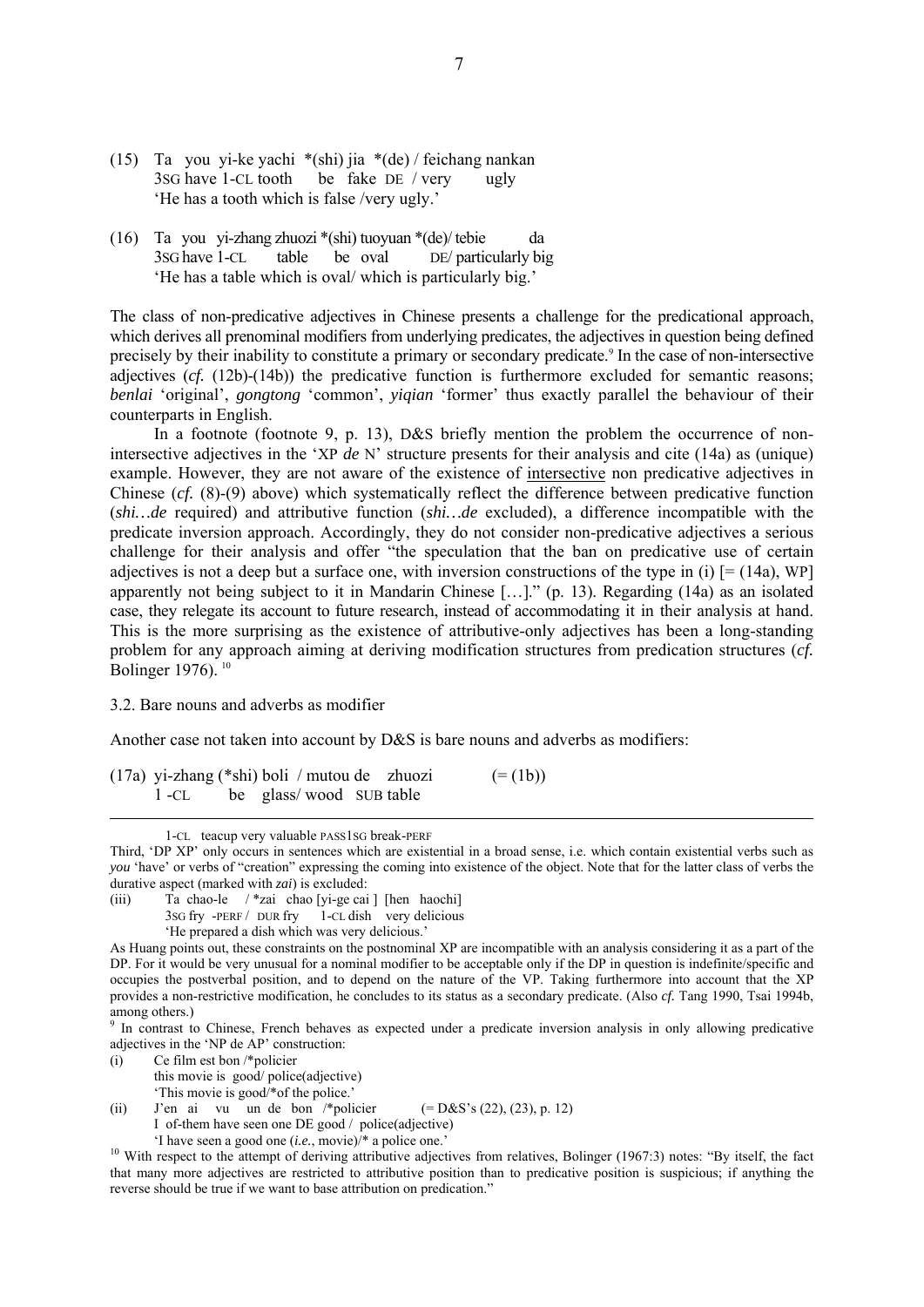'a glass/wooden table'

- (17b) Zhei-zhang zhuozi \*(shi) boli / mutou \*(de ) 1 -CL table be glass/ wood DE 'This table is made out of glass/wood.'
- (17c) Ta you yi-zhang zhuozi \*(shi) boli/mutou \*(de)/ 3SG have 1-CL table be glass/wood DE 'He has a table out of glass.'
- (18a) lilai de xiguan / jintian de huiyi  $(=(1e))$  always SUB habit / today SUB meeting 'an old habit/today's meeting'
- (18b) \* Xiguan shi lilai de habit be always DE
- (18c) \* Huiyi shi jintian de meeting be today DE

While bare nouns indicating material such as *boli* 'glass' and *mutou* 'wood' need *shi…de* to function as (primary or secondary) predicates (where again *shi…de* is excluded in the modifier position, (*cf.* (17a) above) and thus pattern with intersective non-predicative adjectives, adverbs such as *jintian* 'today' and *lilai* 'always' can never function as predicates, but are perfectly acceptable as modifiers. This state of affairs is incompatible with D&S's analysis where the XPs preceding *de* originate as predicates in a small clause.

3.3. PPs as modifiers

Let us now turn to the cases of modifiers discussed by D&S. (19a) illustrates D&S's analysis for (their only example of) a PP modifier:

(19a)  $\lceil_{DP} D$  (...)  $\lceil_{FP} \lceil_{PP} Zai$  Beijing]<sub>i</sub>  $\lceil F (=de) \lceil_{SC} \lceil_{NP} ren \rceil t_i \rceil \rceil$  in Beijing DE people 'people in Bejing' (= D&S's (51), p. 38; their glosses)

(19b) xuesheng jintian zai Beijing student today be Beijing 'The students are in Beijing today.'

At first sight, the acceptability of (19b) seems to confirm that *zai Beijing* can indeed function as a predicate. However, *zai Beijing* in (19b) cannot be a PP, but must be analysed as a VP headed by the verb *zai* 'to be at', which is homophonous with the preposition *zai* 'at'. For PPs do not qualify as predicates in Chinese, as can be seen in the case of prepositions lacking a homophonous verbal counterpart such as *cong* 'from', *guanyu* 'about, with regard to'. (For a detailed discussion of the differences between verbs and prepositions in Chinese, *cf.* Djamouri & Paul 1997, 2006; Whitman & Paul 2005.)

- (20)  $*$  Zhei-ben shu [<sub>PP</sub> guanyu Chomsky] this-CL book about Chomsky (intended meaning: 'This book is about Chomsky.')
- $(21a) * Z$ hei-ge ren [<sub>PP</sub> cong Beijing ] this-CL person from Beijing (intended meaning: this person is from Beijing.')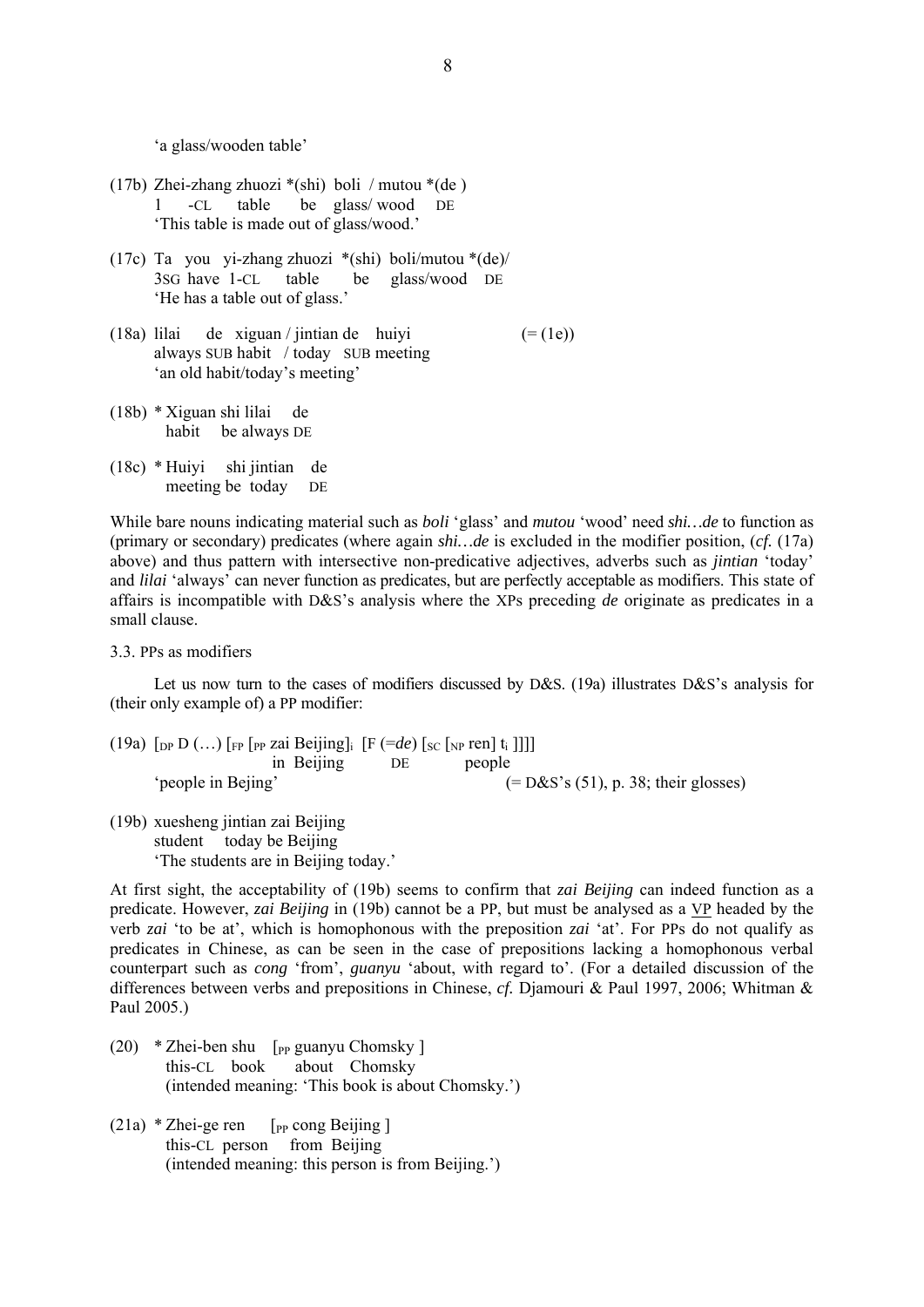$(21b)$  \* Ta [<sub>PP</sub> dui zhei-ge wenti ]<sup>[11](#page-8-0)</sup> 3SG towards this-CL problem

In the modifier position preceding *de* and the head noun, however, PPs - though unable to function as predicates - are perfectly acceptable, which constitutes another piece of evidence against predicational approaches such as D&S's analysis.[12](#page-8-1)

- (22a)  $\lceil_{DP}$  zhei-ben  $\lceil_{PP}$  guanyu Chomsky] de shu] this-CL about Chomsky SUB book 'this book about Chomsky'
- (22b)  $\lceil_{\text{DP}} \rceil_{\text{PP}}$  guanyu tianwenxue] de zhishi ] about astronomy SUB knowledge 'knowledge about astronomy'
- $(23a)$   $\lceil_{DP} \rceil_{PP}$  dui zhei-ge wenti  $\lceil_{DP} \rceil$  de kanfa  $\lceil_{DP} \rceil$  about this -CL problem SUB opinion 'the opinion about this problem'
- $(23b)$   $\lceil_{\text{DP}} \rceil$  pp dui ziji  $\lceil$  de yaoqiu  $\lceil$  towards self SUB demand 'the demands on oneself'

Again, the impossibility of PPs to function as predicates does not only hold in matrix sentences, but also in secondary predicate structures:

(24) Ta you yi-ben shu  $\langle P_{PP}$  guanyuChomsky]/<br>3SG have 1-CL book about Chomsky /  $3$ SG have 1-CL book  $\lceil$ <sub>VP</sub> tandao Chomsky.]/  $\lceil_{AP}$  feichang gui talk.about Chomsky / very expensive 'He has a book about Chomsky/ talking about Chomsky/which is very expensive.'

(24) illustrates that a secondary predicate structure requires a VP or a predicative AP, to the exclusion of PPs, bare nouns and non-predicative adjectives (unless they are embedded in *shi…de*; *cf.* (15)-(16),

1

- (iii)  $*_{\text{DP}}$   $_{\text{PP}}$  dui ta ] de <u>hua</u> ] towards 3SG SUB words ('the words for him')
- (iv)  $\left[\begin{array}{cc}p_P [swo]_{PP} \end{array}\right]$  de hual 1SG towards 3SG say SUB words 'the words I spoke to him'
- (v)  $\left[\begin{array}{ccc}D\end{array}\right]$   $\left[\begin{array}{ccc}p_P & du\end{array}\right]$  ta  $\left]\begin{array}{ccc}de & yijian\end{array}\right]$  towards 3SG SUB opinion 'the opinion about him'

<span id="page-8-0"></span><sup>11</sup> Unlike *cong* 'from' and *guanyu* 'about', *dui* 'concerning, about, towards' does have a verbal counterpart *dui* 'to treat, cope with; to be opposite of'. In such a case, it is the different selectional properties which allow to distinguish between the preposition *dui* and the verb *dui*.<br><sup>12</sup> The unacceptability of (i) below cannot be interpreted as evidence against the generalisation that PPs are allowed as

<span id="page-8-1"></span>nominal modifiers. Instead, it illustrates the fact that PPs are only allowed in DPs headed by relational nouns (*cf.* (v) vs. (iii)):

<sup>(</sup>i) \* [DP [PP cong Beijing] de ren from Beijing SUB people

<sup>(</sup>ii)  $\left[\int_{\text{DP}} \int_s \left[\text{PP} \text{cong} \text{Beijing}\right] \text{Iai} \right] \text{d}e$  ren from Beijing come SUB people

 <sup>&#</sup>x27;people who come from Beijing'

While the prototype of relational nouns, *i.e.* body part and kinship terms, require the presence of a possessor, deverbal nouns (*e.g. re'ai* '(deep) love for sb.' , *aihao* 'interest in something') and nouns such as *kanfa, yijian* 'opinion about sb.', *xingqu* 'interest for something' etc. are relational insofar as they require a complement (here in the form of a PP). For a similar view, Fu (1987:144).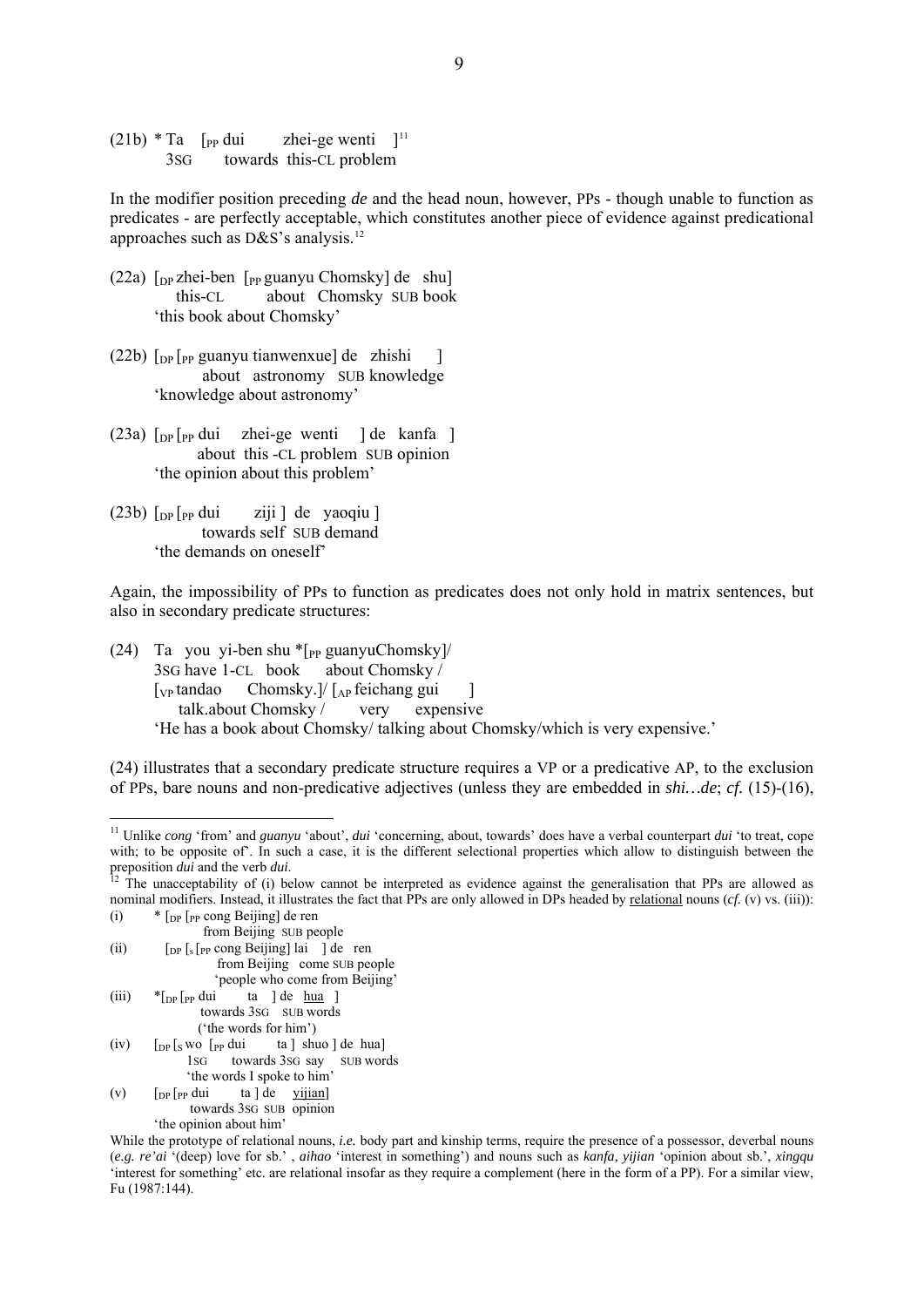(17a) above). This once again strengthens our point against the predicational approach, namely that there is no relationship between the predicative or non-predicative character of an XP and its acceptability as a nominal modifier. On the contrary, predicative and non-predicative XPs alike are allowed in 'XP *de* N' in Chinese.

3.4. Possessor DPs as modifiers

 The preceding discussion of the properties of PPs in Chinese is also important for an appraisal of D&S's account of possessor DPs as modifiers:

(25) Tamen/ Meili de pengyou/ qiche 3PL / Mary SUB friend / car 'their/Mary's friends/car'

Based on Den Dikken (1995), the DP in (25) is derived from a small clause structure where the possessum is the subject and the possessor is embedded in a PP headed by the dative preposition or its null allomorph (D&S, p. 38):

(26)  $\left[ \text{SC} \left[ \text{possessum} \right] \left[ \text{PP}_{\text{Cat}} \left[ \text{possessor} \right] \right] \right]$  (= D&S's (52), p. 38)

For possessor structures in French such as (27b), D&S postulate the derivation of (27b) from (27a) via predicate inversion (applying to a null-headed dative PP) and subsequent remnant movement (undoing the word order effect of predicate inversion) (D&S, p. 38):

| (27a) une voiture à Jean |  |                                            | $(=D&S's(53a-b), p. 39)$ |
|--------------------------|--|--------------------------------------------|--------------------------|
|                          |  | a car to Jean                              |                          |
|                          |  | (27b) une voiture de Jean<br>a car of Jean |                          |

Applying this analysis to Chinese, D&S (p. 39) state: "With this  $[= D&S's (27), WP]$  as background, an analysis of Chinese (46b) [= *wo-de shu* 'my book'] immediately presents itself. The null-headed dative PP inverts with its subject, with the linker *de* showing up as a result; and unlike in French (53b)  $[=D&S's (27b), WP]$ , the derivation stops here<sup> $13$ </sup>:

(28)  $\left[$  [DP D (...)  $\left[$  [FP  $\left[$  PP  $\left[$  P  $\emptyset$  ] WO $\right]$ <sub>i</sub>  $\left[$  F  $\left($  =de)  $\left[$   $\right]$   $\right]$   $\left[$   $\right]$   $\left[$   $\left[$   $\right]$   $\left[$   $\right]$   $\left[$   $\right]$   $\left[$   $\right]$   $\left[$   $\right]$   $\left[$   $\left[$   $\right]$   $\left[$   $\right]$   $\left[$  1SG SUB book 'my book'  $(=\mathrm{D}\&\mathrm{S}'\mathrm{s}$  (54))

This analysis encounters the same problem as already observed in the derivation of PP modifiers above (*cf.* (20)-(21)) *i.e.*, it wrongly predicts the possibility for a possessor DP to function as a predicate on its own, be it as matrix predicate (29a) or as a secondary predicate (29b):

(29a) \* [Shu /qiche] [wo / Meili] book/car 1SG/ Mary (intended interpretation: 'The book/car is mine/Mary's.')

<u>.</u>

<span id="page-9-0"></span><sup>&</sup>lt;sup>13</sup> While D&S capture the possessive relation in *wo-de shu* (*cf.* (28)), by means of an empty preposition, Simpson (2001:151-152) again follows Kayne (1994) and postulates an empty (possessive) verb taking the surface head noun *shu* 'book' as its object. The complete derivation is given in (i) - (iii):

<sup>(</sup>i)  $\int_{DP}$  de  $\int_{CP} \int_{IP}$  wo  $I^{\circ}$   $\left[\sqrt{p}e \sin \theta\right]$ 

<sup>(</sup>ii)  $\left[\right]$  [DP de  $\left[\right]$  cp shu<sub>i</sub>  $\left[\right]$  [WP WO I<sup>o</sup>  $\left[\right]$  [VP e  $\left[\right]$  t<sub>i</sub> ]

<sup>(</sup>iii)  $\lceil_{\text{DP}} \rceil_{\text{IP}}$  wo  $I^{\circ}$   $\lceil_{\text{VP}} \rceil_{\text{CP}}$  e  $t_i \rceil_{\text{R}}$  de  $\lceil_{\text{CP}} \rceil_{\text{Shu}_i}$   $t_k \rceil$ 

However, the underlying structure in (i) incorrectly predicts for a DP to be able to function as a predicate without the copula *shi*. The VP containing the empty verb cannot be construed as a gapping structure, either, gapping in the presence of a bare noun object being excluded in Mandarin Chinese (*cf.* Paul 1999).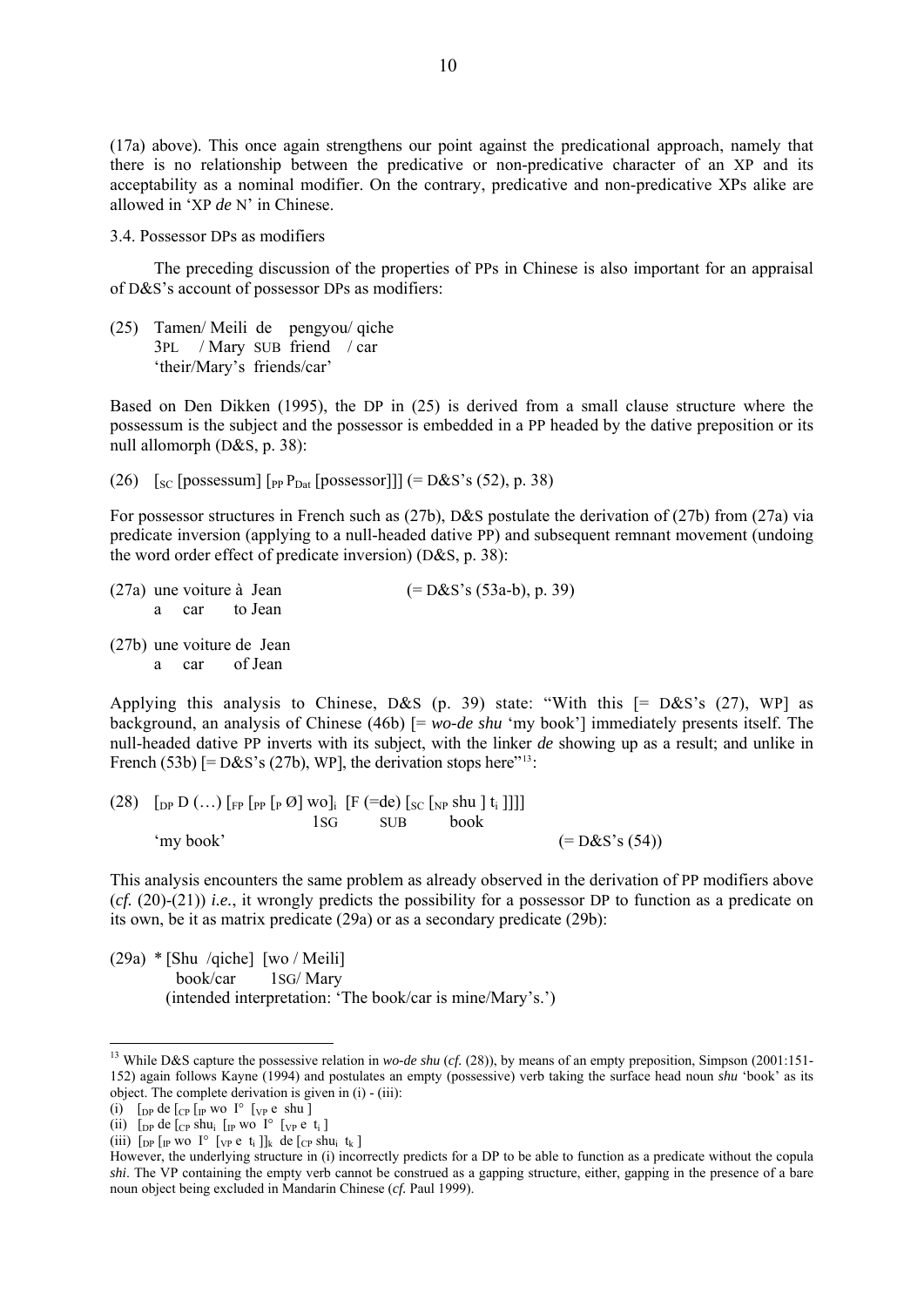(29b) \* Ta you [yi-ben shu /yi-liang qiche ] [wo / Meili] 3SG have 1-CL book/ 1-CL car 1SG/ Mary (intended interpretation: 'He has a book/car belonging to me/to Mary.')

Note that irrespectively of the analysis adopted for the possessor DP, the unacceptability of (29a-b) is expected, given the general constraints on predicates in Chinese syntax: if the possessor is a PP with a zero head as claimed by D&S, then the general ban against PPs as predicates observed above (*cf.* (20)- (21)) applies; if the possessor is a DP, it cannot function as a predicate, either, but requires the presence of the copula *shi*. [14](#page-10-0)

 Furthermore, there remains the problem of how to account for those DPs that cannot possibly be construed as possessors, such as bare NPs already discussed above (*cf.* (17)) or quantified phrases illustrated below. (Note that neither D&S nor Simpson 2001 mention these two cases.)

- $(30a)$  [<sub>DP</sub> [<sub>QP</sub> wu li ] de lucheng 5 mile SUB journey 'a journey of five miles'
- $(30b) * Lucheng$  [<sub>OP</sub> wu li ] journey 5 mile (intended meaning: 'The journey is five miles.')
- $(31a)$  [<sub>DP</sub> [<sub>OP</sub> san tian ] de liangshi 3 day SUB provision 'provisions for three days'
- $(31b)$  \* Liangshi  $\lceil_{\text{OP}}$  san tian ] provisions 3 days (intended meaning: 'The provisions are for three days.')
- $(32a)$  [<sub>DP</sub> yi-ge [<sub>OP</sub> san-ge xiaoshi] de vanjiang] 1-CL 3-CL hour SUB talk 'a talk of three hours'
- $(32b)$  \* yanjiang  $\left[$  <sub>QP</sub> san-ge xiaoshi] talk 3 -CL hour (intended meaning: 'The talk is three hours (long).')

We obtain the same situation here as in the discussion of the other modifier XPs, namely that the XP here a quantified phrase - is perfectly acceptable as a modifier in the DP, but does not qualify as a predicate. Accordingly, it is not appropriate to derive it from a predicate, be it that of a small clause or that of a relative clause.

- (i) (Ni gui xing ?) ?Wo Zhang Ping 2SG honorable name 1SG Zhang Ping
- 'What is your name ? I'm Zhang Ping.' (ii) (Context : distributing roles in a play)
	- ? Wo Hamlet, ni Ophelia 1SG Hamlet 2SG Ophelia

1

'I'm Hamlet, and you're Ophelia.'

<span id="page-10-0"></span><sup>&</sup>lt;sup>14</sup> A proper name may be marginally acceptable as a nominal predicate without the copula *shi*. However, in such a case, it can never be interpreted as a possessor. Instead, the relation established between the two DPs is a relation of identity, not of predication (*cf.* Paul 1995).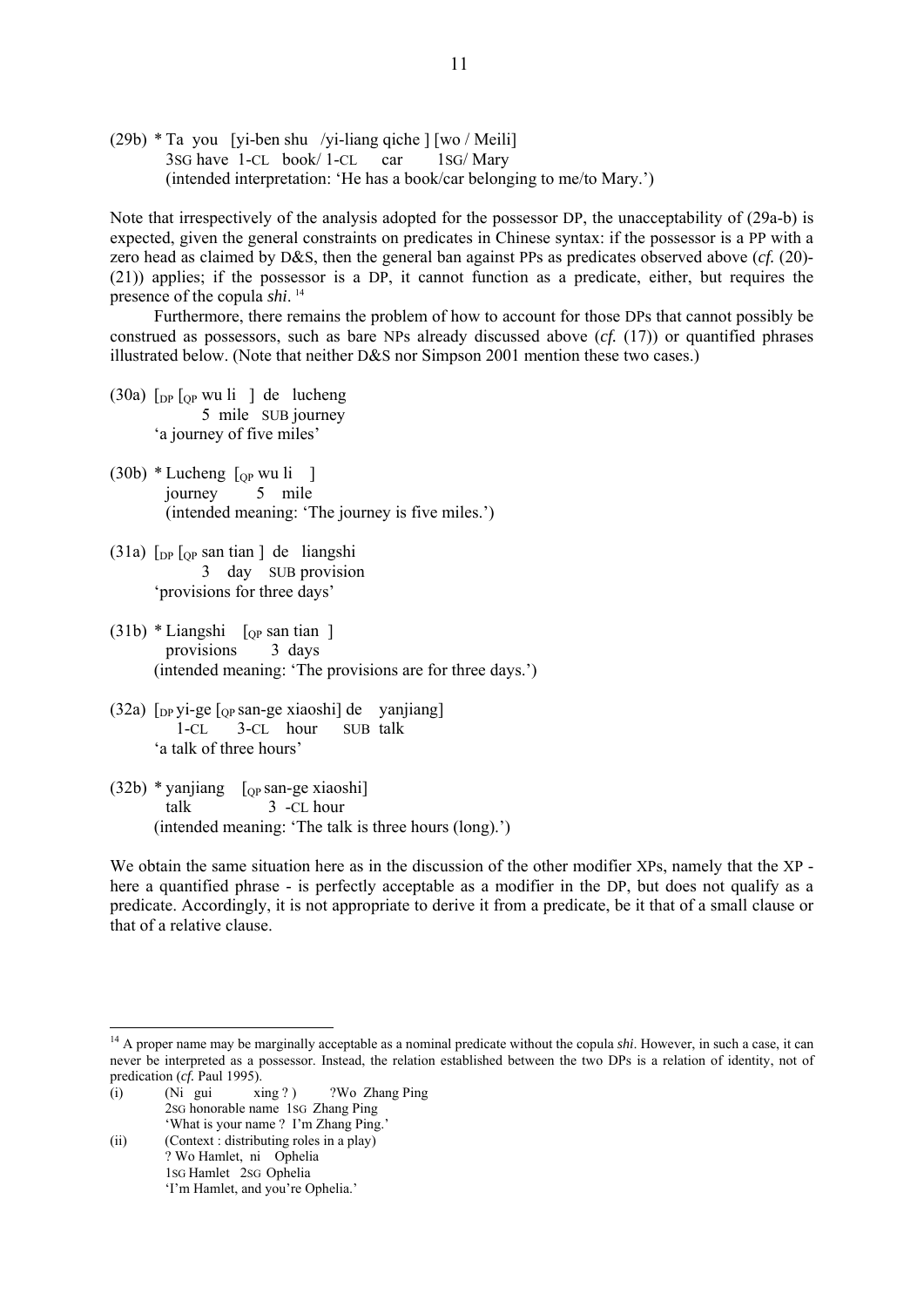## 3.5. Modifiers in DPs with a kinship term as head

DPs headed by a kinship term such as *meimei* '(younger) sister' are different from "ordinary" DPs (*cf.* (33a)), because in the former, *de* is optional:

(33a) ta  $*(de)$  maoyi (= D&S's (55), p. 39) 3SG SUB sweater 'his sweater' (33b) ta (de) meimei 3SG SUB sister 'his sister'

In order to acccount for the special properties of kinship DPs, D&S (p. 40) suggest that "kinship nouns have an argument structure of their own, thus introducing the relative (*ta* 'he' […]) autonomously, without the need for a preposition to establish a predication relationship between the kinship term and the relative."

 This special assumption allows D&S to account for the absence of *de*, but not for the optional presence of *de*, a problem which they mention in passing (*cf.* footnote 27, p. 40) without, however, offering any solution.[15](#page-11-0)

 Furthermore, they do not seem to be aware of the fact that *de* is optional in kinship DPs only when the modifier is a pronoun (*cf.* Li & Thompson 1981:115). With DPs as modifers, *de* is obligatory:[16](#page-11-1)

(34) Akiu \*(de) meimei Akiu SUB sister 'Akiu's sister'

This strongly suggests that the optionality of *de* does not exclusively depend on the properties of the head noun, but also on the nature of the modifier itself (pronoun vs. other DPs), a fact which cannot be captured within D&S's proposal, where the presence vs. absence of *de* is associated with presence vs. absence of predicate inversion. Last, but not least, returning to the case of a pronominal modifier in a kinship term DP where *de* is present (*cf.* (33b) *ta-de meimei* 'his sister') we have to state once again that contrary to the prediction made by D&S's predication inversion approach for the modification structure with *de*, pronouns can never function as predicates (*cf.* (29) above.)<sup>[17](#page-11-2)</sup>

### 4. THE *DE*-LESS MODIFICATION STRUCTURE

 So far we have concentrated on checking the syntactic properties predicted for the modifier XP by the predicational approach. We have shown that with the exception of relative clauses and

<u>.</u>

- (ii) women (de) jiaoshi Lü *et al.* (1980:558) 1PL SUB classroom
	- 'our classroom'

<span id="page-11-0"></span><sup>&</sup>lt;sup>15</sup> "In Mandarin, apparently, it *is* nonetheless possible to introduce the relative (*ta* 'he' in (54b)  $[= (33b)$ ; WP]) with the aid of a predicate head external to the kinship noun phrase. Although the use of the linker  $de$  is by no means necessary, it is nonetheless possible in the Mandarin counterpart of *his sister*." (D&S, p. 40, note 27,)

<span id="page-11-1"></span><sup>&</sup>lt;sup>16</sup> The data provided in Chappell & Thompson (1992) suggest a somewhat more complicated picture. They need, however, to be re-examined, because the position of the modifier (left or right of the classifier phrase) and the overall complexity of the NP concerned are not controlled for, although these factors are known to influence the optionality of *de* (*cf.* Fu, 1987). Also note that institutions and locations may behave on a par with kinship terms:

<sup>(</sup>i) women (de) xuexiao Lü *et al.* (1980:158)

 <sup>1</sup>PL SUB school 'our school'

<span id="page-11-2"></span><sup>&</sup>lt;sup>17</sup> As stated in section 2.4 above, this holds irrespectively of the analysis adopted for the possessor DP: if the possessor is a PP with a zero head as claimed by D&S, then the general ban against PPs as predicates observed (*cf.* (20)-(21) above) applies; if the possessor is a DP (including pronouns), it cannot function as a predicate, either, but requires the presence of the copula *shi*.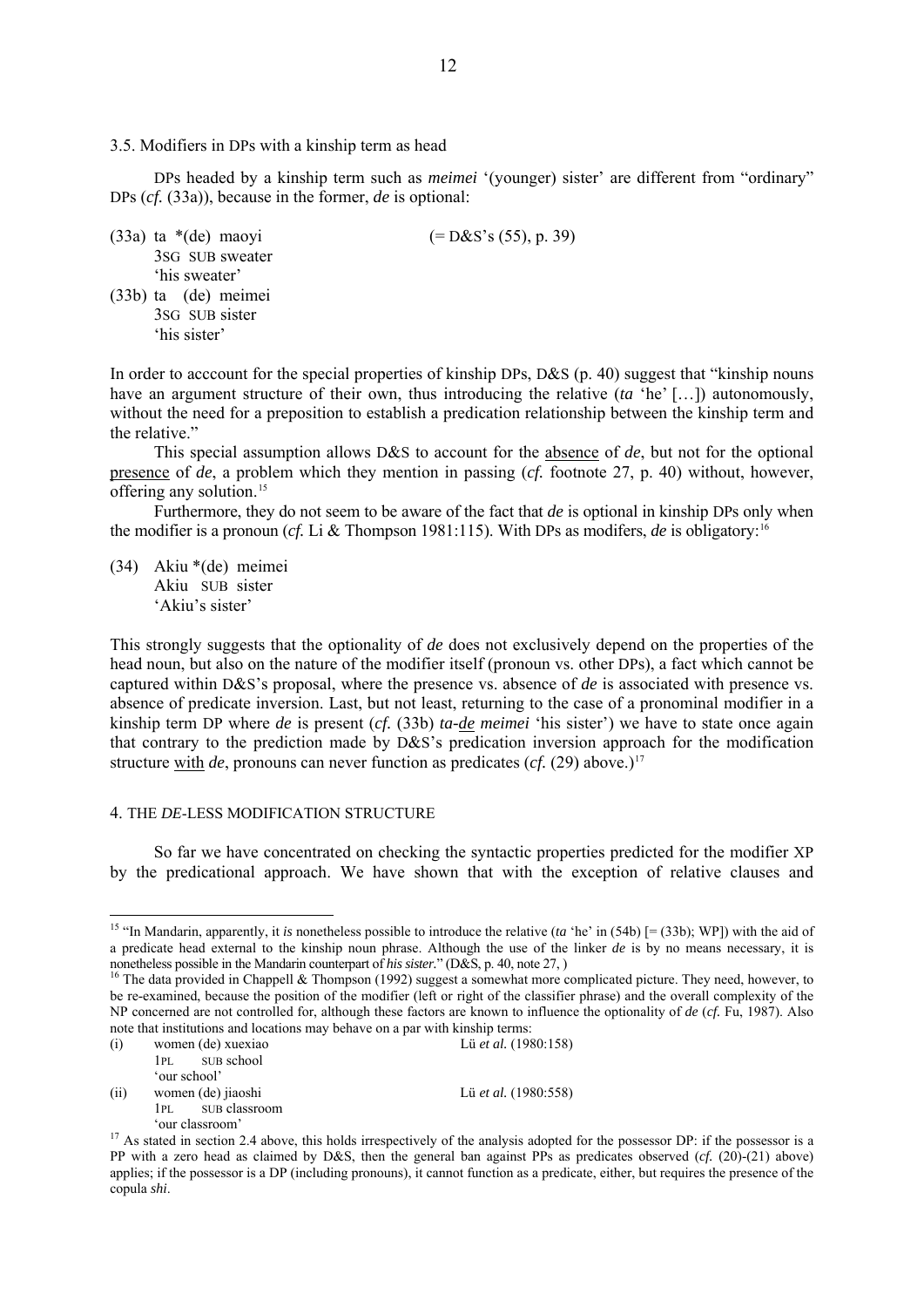predicative APs, the other XPs cannot function as predicates. In this section, we turn to the semantic import associated with *de* and the categorial status assigned to it in D&S as well as in Simpson (2001).

 Recall that D&S postulate a particular "information-structural profile" to result universally from predicate inversion, where the inverted predicate represents a topic (*i.e.* given information) and its subject a focus (*cf.* D&S, p. 49). As far as we understand this part of D&S's proposal, this would lead us to expect that a modification structure without *de* should lack this particular information-structural profile, the absence of *de* signaling the non existence of predicate inversion.[18](#page-12-0) In this respect, Chinese offers a welcome opportunity to check this prediction. For Chinese also allows *de*-less modification structures and provides numerous minimal pairs where for the same combination of modifier and head noun, *de* may be present or absent<sup>[19](#page-12-1)</sup>:

- (35) boli / mutou (de ) zhuozi glass/ wood SUB table 'a glass/wooden table'
- (36) congming / laoshi (de) ren intelligent / honest SUB person 'an intelligent/honest person'
- (37) piaoliang/ ganjing (de) yifu pretty / clean SUB dress 'a pretty/clean dress'
- (38) yange (de) guiding strict SUB rule 'strict rules'
- (39) fang (de) panzi square SUB plate 'a square plate'
- (40) tianran (de) zhenzhu natural SUB pearl 'natural pearls'
- (41) juemi (de) wenjian top-secret SUB document 'top-secret documents'

1

(ii) Ba ni dashang (de) nei-ge ren BA 2SG strike SUB that-CL person 'the person who struck you'

- (iii) Ta du -le san-nian (de) shu
	- 3SG read-PERF 3 -year SUB book 'She studied for three years.'
- (iv) Jiu shu dou zai shujia (de) shangtou (Peyraube 1980:79) vieux livre all be.at book.shelf SUB top 'The old books are all on top of the book shelf.'

<span id="page-12-0"></span><sup>&</sup>lt;sup>18</sup> Note that in their analysis of Chinese, D&S - without any explanation - do no longer invoke the particular information-structural profile associated with predicate inversion.

<span id="page-12-1"></span>We limit ourselves here to the well-studied cases where the modifier is an adjective or a noun and where the sequence 'modifier head noun' is to the right of the classifier phrase. For it is well-known that the conditions for the optionality of *de*  are different when the modifier precedes a demonstrative plus classifier phrase; in this case, *de* may also be omitted after a possessor NP or a relative clause:

<sup>(</sup>i) Lisi (de) nei -ben shu Lisi SUB that-CL book 'Lisi's book'

We will not discuss the still poorly understood optionality of *de* in cases of *syntax-semantics mismatch* (*cf*. Huang 1991, 1992 and subsequent work) in (iii)) and with locative nouns (*cf.* (iv)):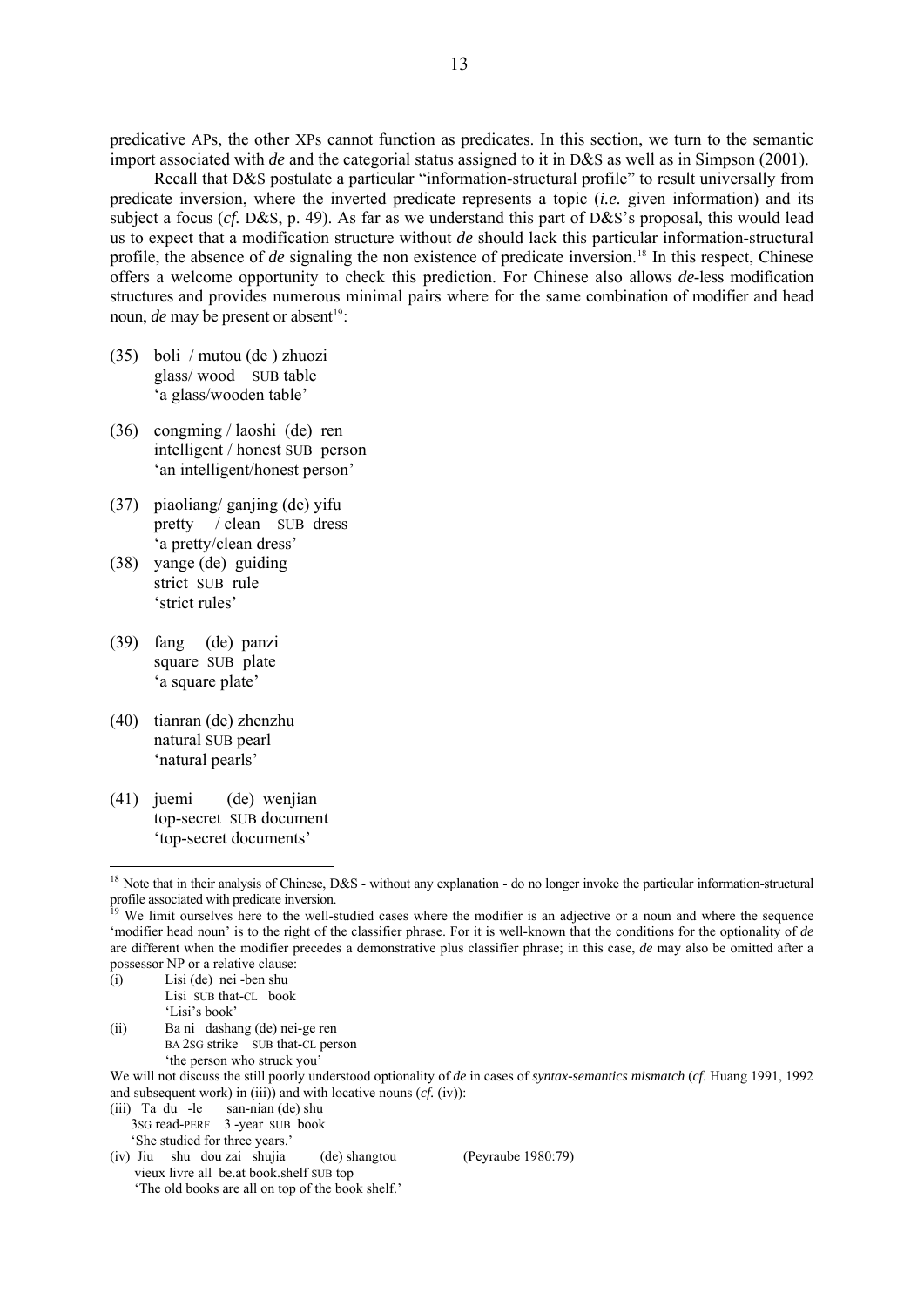As argued for extensively in Paul (2005a), a *de*-less modification structure - contrary to the dominant view (*cf.* Sproat & Shih 1988, 1991; Duanmu San 1998, Aoun & Li 2003: 149, among others) - is not a compound, but a phrase, it is not subject to phonotactic constraints controlling the number of syllables, and both predicative (*cf.* (36)-(38)) and non-predicative adjectives (*cf.* (39)-(41)) are permitted as modifiers.<sup>[20](#page-13-0)</sup>

 The absence or presence of *de* naturally induces an interpretational difference. As noted by the Chinese linguists back in the 50s and 60s (*cf.* Paris 1980) for translations of the most influential articles), with the *de*-less modification structure a new sub-category is established where the modifier is presented as a defining property of this new sub-category: *congming haizi* 'intelligent children', *fang panzi* 'square plate', *boli zhuozi* 'glass table' (*cf.* Paul 2005a) for a detailed discussion). This is reminiscent of the semantics of prenominal adjectives in Romance: French *la blanche neige* 'the white snow' vs. *la voiture blanche* 'the white car; Italian *dolce miele* 'sweet honey' vs. *vino dolce* 'sweet wine' (*cf.* Bouchard 1998, Klein-Andreu 1983). With the notable difference that in Chinese, modifiers referring to an intrinsic property of the noun are excluded from the *de*-less modification structure, because it is impossible to establish a new sub-category by using an intrinsic property of the category concerned: *tian* \*(*de*) *fengmi* 'sweet DE honey' = 'sweet honey' (*cf.* Paul, to appear). Given these properties of the *de*-less modification structure, it is clear that the modification structure with *de* does not differ from the *de*-less modification structure in the way predicted by D&S, *i.e.* along the parameter of old vs. new information.<sup>[21](#page-13-1)</sup>

 In any case, the uniform interpretational value of 'given information' assigned to the modifier XP in the structure 'XP *de* N' in D&S's approach is problematic in itself. This is particularly obvious in the case of relative clauses and noun complement clauses always requiring *de* preceding the head noun. Since according to D&S the presence of *de* signals predicate inversion, D&S (p. 15) predict that both types of clauses always involve predicate inversion and hence always carry old information, certainly not a desirable result. The same holds for the other modifier XPs (DPs, QPs, APs, adverbs etc., *cf.* (1a)-(1g) above). If D&S's claim were correct for Chinese, we would *e.g.* not expect DPs containing *de* where the modifier carries new information such as in (42b):

(42a) Ni zui xihuan na -yi zhong hua ? 2SG most like which-one kind flower 'Which kind of flowers do you prefer?'

1

(42b) Wo zui xihuan  $\begin{bmatrix} \text{Np} \text{ lan } -\text{se} \end{bmatrix} / \begin{bmatrix} A_P \text{ xinxian} \end{bmatrix} / \begin{bmatrix} \text{s} \text{ cong} \text{ helan} \end{bmatrix}$  jinkou] de hua<br>1SG most like blue-colour fresh from Netherlands import SUB flow 1SG most like blue-colour fresh from Netherlands import SUB flower 'I prefer blue /freshly-cut flowers/flowers imported from the Netherlands.'

<span id="page-13-0"></span><sup>&</sup>lt;sup>20</sup> Evidently, Chinese does have 'A-N' and 'N-N' compounds such as  $N^{-1}$  and  $N^{-1}$  areen tea',  $N^{-1}$  cha-hua] 'tea-flower' = 'camelia' etc. While these can be distinguished from the phrasal *de*less modification structures by standard tests based on *e.g.* the *Lexical Integrity Hypothesis*, there exist no phonotactic well-formedness conditions allowing to tell compounds, i.e. words, apart from phrases. We therefore do not follow Feng (1995) who not only postulates constraints exclusively for compounds (exempting phrases) excluding *e.g.* three-syllable compounds, but also extends them to *de*less modification structures, analysed as compounds by him. Apparently, this kind of confusion has been around for a long time, because it is explicitly corrected by Fan Jiyan (1958:213) and Zhu (1956/80: 3). Fan Jiyan (1958:213) even goes as far as providing a list illustrating the possible combinations of monosyllabic or polysyllabic head nouns with monosyllabic or polysyllabic adjectives in the *de*-less modification structures. The ill-formedness of Feng's example \*[*xian-hong*] *hua* 'fresh-red flower' is thus not due to the undesired number of syllables. It cannot be a compound because modifer-head adjectives such as *xianhong* 'fresh-red' = 'bright red, scarlet' are excluded from compounding. It cannot be a *de*-less NP, either, because modiferhead adjectives describe a property rather than purely refer to it and are therefore unacceptable in the *de-*less modification structure. (*Cf.* Paul, to appear, section 4).<br><sup>21</sup> Huang (2006) bases her distinction of adjectives into two classes, entities <e> and predicates <e,t>, on the existence of *de*-less

<span id="page-13-1"></span>modification structures. She postulates a type matching constraint requiring the modifier to be of the same semantic type as the head noun. While nouns and  $\ll$  type adjectives can directly combine with the head noun (nouns being of type  $\ll$ ),  $\ll$ , adjectives need the "type shifter" *de*. Under this scenario, it is surprising that <e> type modifiers such as NPs, PPs, and adverbs allow or require *de* in modification structures (an issue not discussed by Huang). Since in addition Huang's  $\langle e \rangle$  vs.  $\langle e, \uparrow \rangle$ typology of adjectives is problematic (*cf.* Paul 2006b; to appear), her type shifter analysis of *de* must be regarded with caution.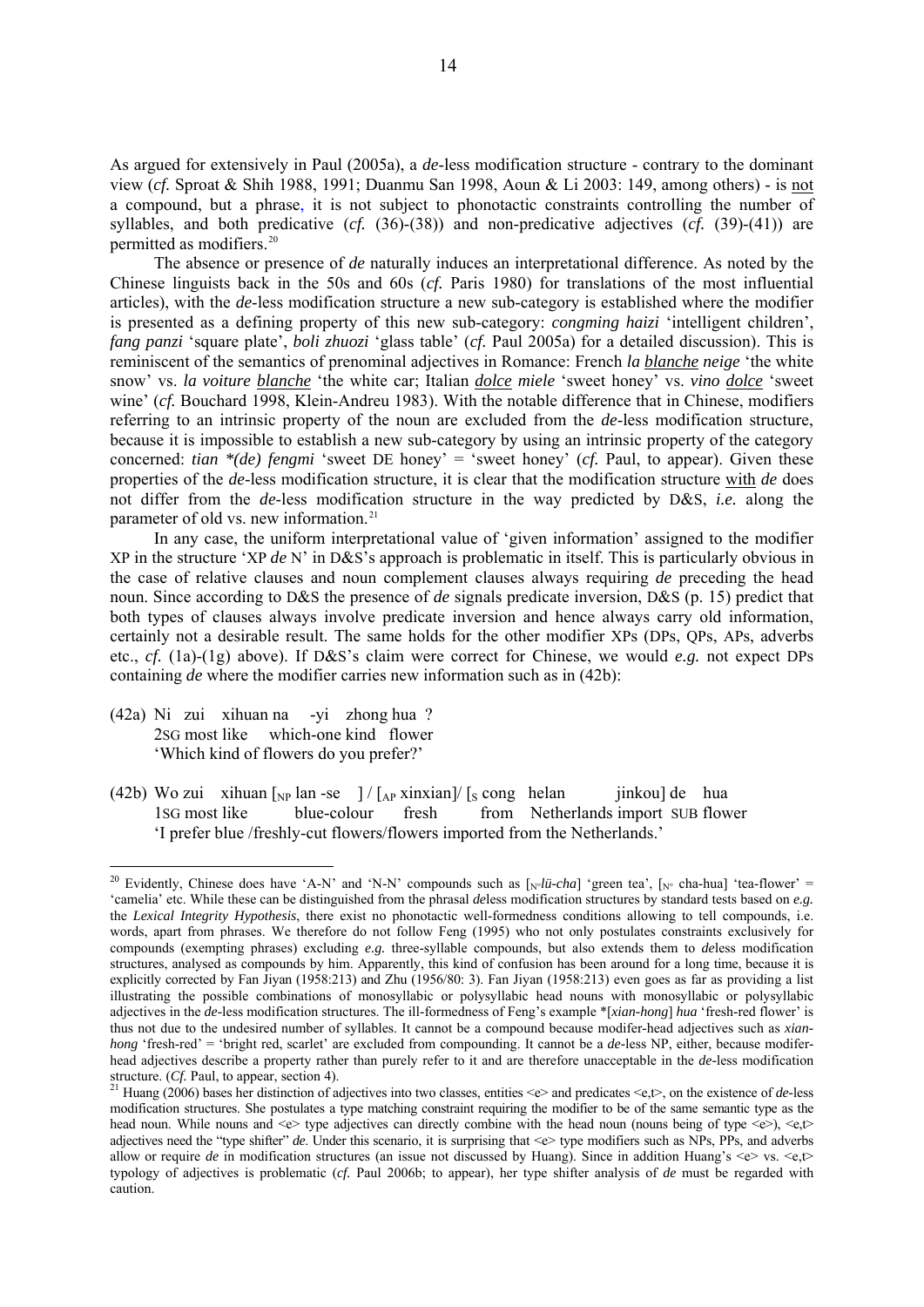The existence of the *de*-less modification structure is also problematic for Simpson's analysis of *de* as a D°-head, because the interpretational effects linked to the presence vs. absence of *de* cannot in any way be associated to the dimension of (in)definiteness. Note in this context that to analyse *de* as D<sup>o</sup> is not a necessary consequence of Simpson's adopting Kayne's (1994) analysis where prenominal modifiers are derived from relative clauses. On the contrary, a direct transposition of Kayne's analysis to Chinese would have been to analyse *de* as a complementiser, on a par with English *that*:

(43a)  $\lceil_{DP}$  the  $\lceil_{CP} \rceil_{Comp}$  that  $\lceil_{IP}$  Bill liked picture  $\lceil \rceil$ 

(43b)  $\lceil \frac{D}{2} \rceil$  the  $\lceil \frac{C}{2} \rceil$  picture<sub>i</sub>  $\lceil \frac{C_{\text{om}}}{2} \rceil$  that  $\lceil \frac{D}{2} \rceil$  [IP Bill liked t<sub>i</sub> ]]

1

It is therefore not surprising that Simpson is unable to come up with any evidence for *de* as D° in modern Mandarin and searches earlier stages of the Chinese language in order to motivate this analysis. The only argument he offers is the fact that *zhi*, which he considers the precursor of *de*, can function as a demonstrative pronoun in Classical Chinese, whence the relation, so his reasoning, of *de*  with the D° head:<sup>[22](#page-14-0)</sup>

(44) Zhi er chong you he zhi these 2 worm again what know 'And what do these two worms know?' Zhuangzi 1.10 (Glosses, translation and source indication as in Simpson 2001:137, (37))

However, as is equally well-known and pointed out by Tang (2007), *zhi* in *e.g.* the same works by Zhuangzi also served to subordinate modifiers to the head noun:

(45) You ren zhi xing , wu ren zhi qing (Zhuangzi, Dechongfu) have human ZHI appearance lack human ZHI feeling '(lit) with the form of a human being and yet without the substance of a human being' (Glosses, translation and source indication as in Tang 2007:(52b))

Last, but not least, even if one adopts the more obvious choice of the subordinating rather than the demonstrative *zhi* as the precursor of *de*, one still glosses over a crucial difference between *zhi* and today's *de*, *i.e.* the impossibility of an empty head noun in an NP with *zhi*. The fact that that no structures of the form 'XP *zhi* Ø' are attested contrasts sharply with the abundance of 'XP de Ø' structures in modern Mandarin and casts doubt on the claim to gain an insight into the nature of modern *de* from properties of *zhi*. [23](#page-14-1)

 To summarize, this section has demonstrated that the characterization of the semantic import associated with *de* and the categorial status assigned to it within the predicational approach are not borne out by the actual properties of the 'XP de N' structures in Chinese. More precisely, the meaning differences observed between modification structures with and those without *de* invalidate D&S's claim that in a predicate inversion structure containing a "linker", 'XP *de* N°', the modifier XP necessarily carries old, "topical" information. They also do not support Simpson's analysis of *de* as a D°-head, the diachronic motivation of which likewise does not bear further scrutiny.

<span id="page-14-0"></span> $2<sup>22</sup>$  It is correct that Simpson provides a rich sample of examples from typologically diverse languages in order to show the different degrees of definiteness determiners may display. With respect to evidence internal to Chinese, however, the only piece of evidence he adduces is the use of *zhi* as a demonstrative pronoun in the example (44) from Zhuangzi. (For a detailed critique of Simpson 2001, *cf.* Tang 2007; for an in-depth study of the demonstrative pronoun *zhi* from its earliest attestations in the Shang inscriptions on, cf. Djamouri 1994, 1999.)<br><sup>23</sup> The non-existence of structures of the type 'XP zhi  $\varnothing$ ' has in fact led scholars to posit zhe as the precursor of de, not zhi (cf.

<span id="page-14-1"></span>a.o. Lü Shuxiang 1943/1990 and Feng Chuntian 1990). My thanks to Li Ming for having pointed this out to me.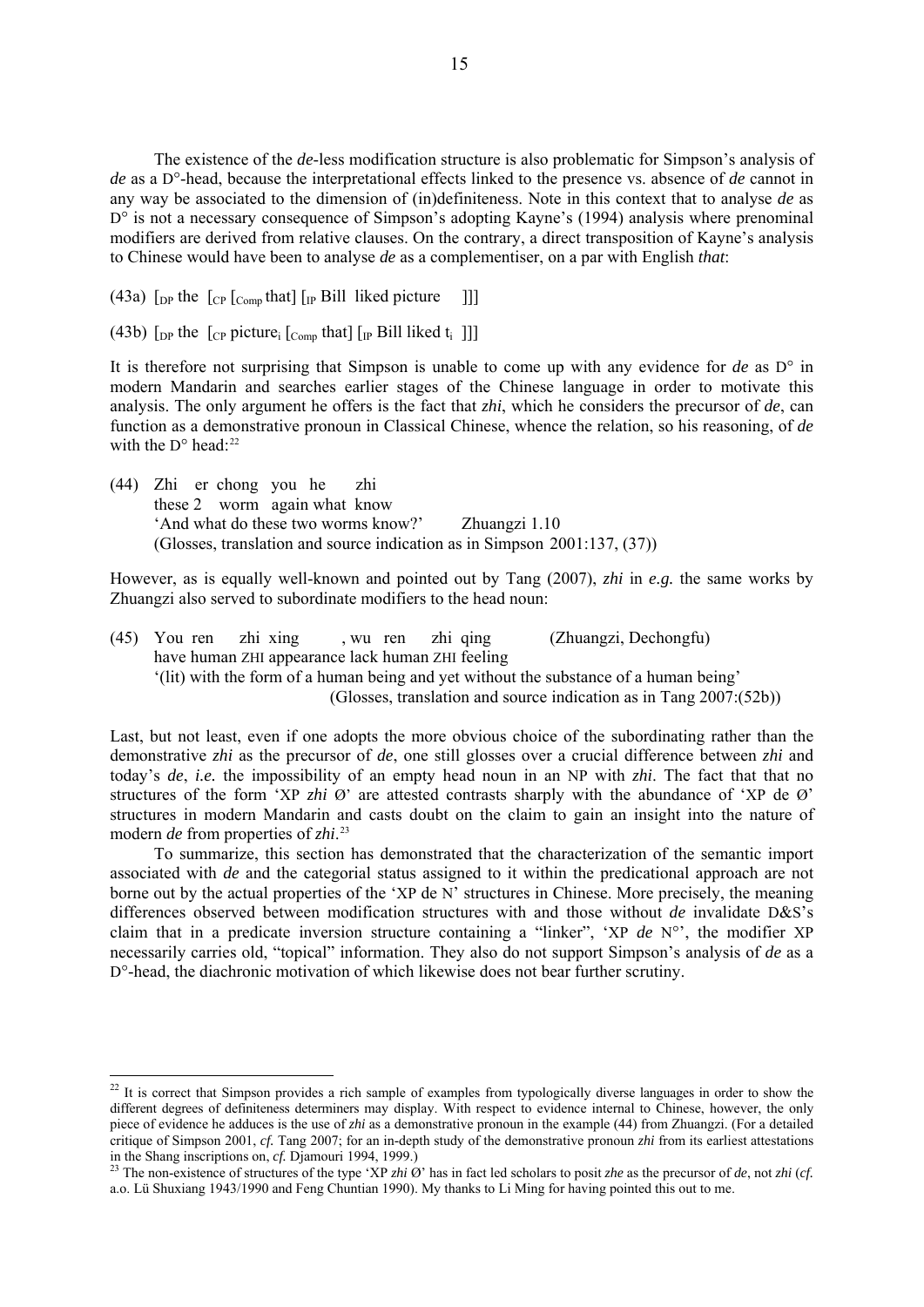# 5. AN ALTERNATIVE PROPOSAL FOR *DE*[24](#page-15-0)

 The preceding discussion has shown that with the exception of relative clauses and predicative adjectives, the XPs in the modification structure 'XP *de* N' cannot function as (primary or secondary) predicates. Accordingly, any approach wanting to derive these modifier XPs from corresponding predicates contained in either a small clause or a relative clause cannot be on the right track, nor can analyses of *de* based on these erroneous assumptions. In this last section, we will draw on the results of the preceding discussion in order to sketch the outlines of an alternative proposal for *de.*

 Our proposal takes as its starting point the statement made by Cheng (1986, 1997) that *de* is a "type marker (a D/C element) marking modification", "a head-final complementizer that does not select any particular category of complement" (Cheng  $1986:321$ ).<sup>[25](#page-15-1)</sup> We will try to spell out this intuition in more detail and attempt to tie it in with general properties of Chinese syntax.

 A closer look at C in Chinese reveals that it has properties different from those in general associated with C in other languages.

 First, it is important to point out that Chinese lacks a C heading propositional complements of verbs and sentential subjects, comparable to *e.g. that* in English:

- (46) Ta shuo [Akiu de -le jiang] 3SG say Akiu obtain-PERF award 'She told me that Akiu had won a prize.'
- (47) [Akiu de -le jiang] shi women hen gaoxing Akiu obtain-PERF award make 1PL very happy 'The fact that Akiu won a prize made us very happy.'

 Second, this ties in with the fact that the elements which can plausibly be analysed as C, *i.e.* the so-called *sentence-final particles* (*cf.* Li & Thompson 1981, ch. 7) are limited to root contexts, *i.e.* they are excluded from relative clauses, noun complement clauses, and propositional complements of verbs<sup>[26](#page-15-2)</sup>:

(48a)  $\lceil \frac{D}{2} \rceil$  [s zuotian chi yurou (\*le) de ] ren dou bing-le<sup>[27](#page-15-3)</sup> yesterday eat fish PART SUB person all ill -PERF 'The people who ate fish yesterday are all sick.'

(slightly changed example from Ross 1983:235)

- (i)  $\int_{\text{DP}} \int_S$  zuowan-le de ]] keyi xian zou
	- finish -PERF SUB can first leave
- 'those who have finished can already leave'<br>  $\lceil_{\text{DP}} \rceil_s$  hong -le de  $\lceil$  pingguo  $\lceil$  cai hao (ii)  $\begin{bmatrix} \text{DP} \mid \text{s} \text{hong} \end{bmatrix}$  -le de ] pingguo ] cai haochi redden-PERF SUB apple only delicious redden-PERF SUB apple 'Only apples which have reddened are delicious.'

<span id="page-15-0"></span><sup>&</sup>lt;sup>24</sup> This section owes much to discussions with Alain Rouveret and John Whitman.

<span id="page-15-1"></span><sup>&</sup>lt;sup>25</sup> Cheng (1986) does not attempt any explanation for this lack of selectional restrictions. She simply states that " a complementizer, being a head, may or may not select a particular type of complement or specifier. English is an example of a complementizer selecting only I'' as its complement. […] *de*, if it is a complementizer in Mandarin, places no restrictions on the category of its complement."(p. 319). She contends herself with this reformulation of the facts and does not pursue it any further. As for Cheng (1997), in the actual analysis she concentrates on relative clauses and does not spell out how her proposal works for non-clausal modifier XPs. Nor does she provide any further explanations concerning the mixed D/C nature invoked for *de*. 26 This generalization has its origin in Li & Thompson's (1981:557) observation that the question particle *ma* cannot be part

<span id="page-15-2"></span>of an embedded clause, but must be construed as belonging to the matrix sentence. For the analysis of the *yes/no* question marker *ma* as a complementiser; *cf.* Lee (1986). *Cf.* Tang (1988:363 ff) for an extensive discussion of interrogative C as root complementiser only.

<span id="page-15-3"></span><sup>27</sup> Note that the unacceptability of the sentence-final *le* in (45a) cannot be reduced to the alleged surface ban on a *le de* sequence often incorrectly invoked in the literature. As illustrated in (i) and (ii), the sequence of aspectual suffix *-le* plus *de* is perfectly acceptable: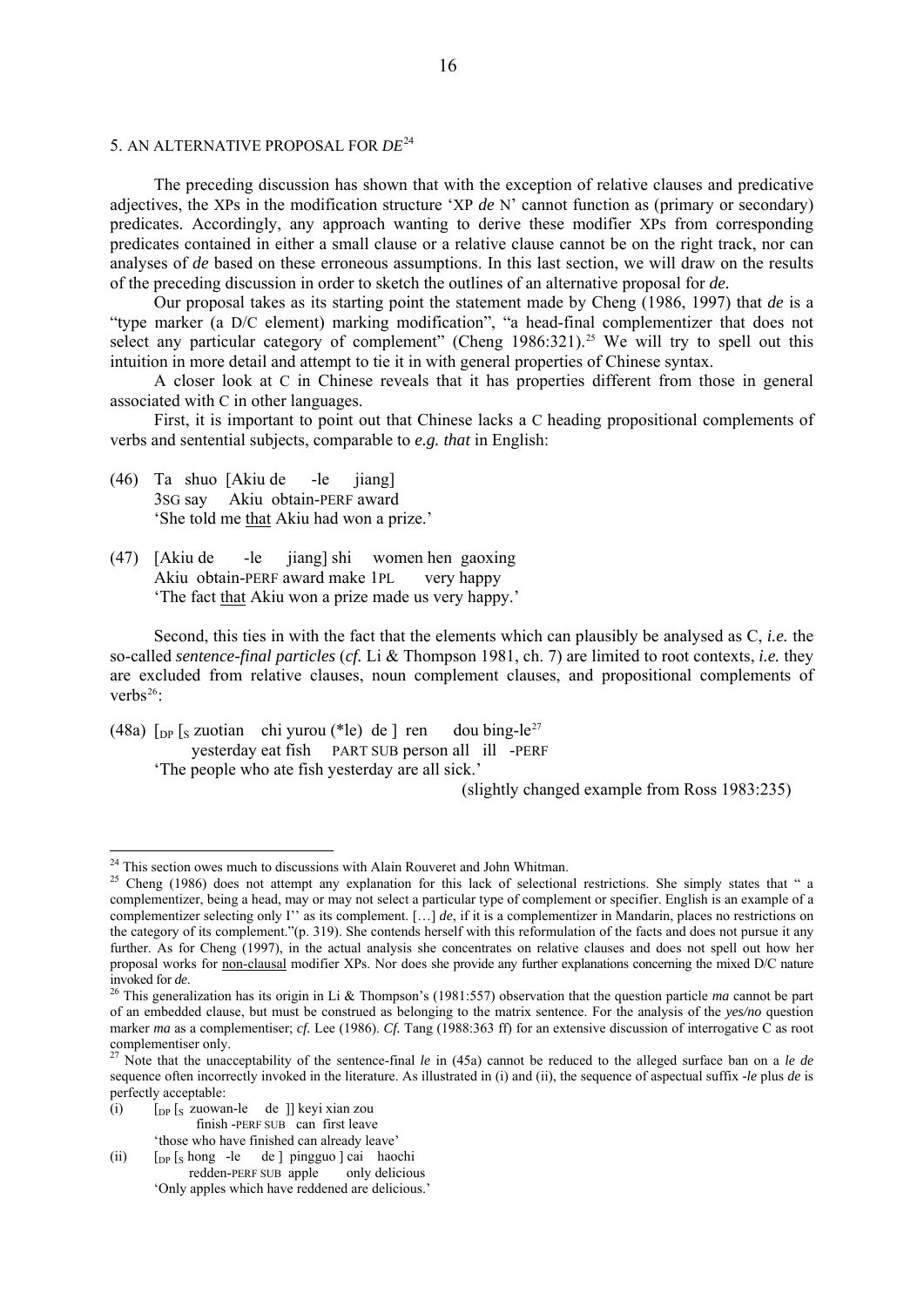- (48b) Women zuotian chi yurou le 1PL yesterday eat fish PART 'We ate fish yesterday.'
- (49a) [[Ta bu zhidao [Akiu lai ]] ma ]? 3SG NEG know Akiu come PART 'Doesn't she know that Akiu is coming?' [Excluded: 'She doesn't know whether or not Akiu is coming.'] (*cf.* Li & Thompson 1981:557; Tang 1988:365)
- (49b) Akiu lai ma? Akiu come PART 'Does Akiu come?
- (50) \* [Akiu lai ma ] mei you guanxi Akiu come PART NEG have relation ('Intended meaning: Whether or not Akiu comes doesn't matter.') (*cf.* Li & Thompson 1981: 556; Tang 1988:363)

The *yes/no*-question particle *ma* can only be construed with the matrix clause. This is straightforward in (50) where the sentential subject cannot contain *ma.* In (49a), where the final position of the root clause coincides with the final position of the clausal complement, this must be deduced from the interpretational possibilities. As indicated, *ma* can only question the root clause, not the clausal complement in (49a), although *zhidao* 'know' can also select an interrogative clause.<sup>[28](#page-16-0)</sup> The distribution of sentence-final particles thus neatly reflects the root/non-root asymmetry in Chinese.

 Traditionally, Chinese linguists (cf. *a.o.* Zhu 1982, ch. 16) identify three distributional classes of sentence-final particles, whose relative order is fixed. *Le*, for example, is assigned the status of an "innermost" particle preceding the other particles (*cf.* (51) below), interrogative *ma* and imperative *ba* occupy the second slot, whereas the outermost particles such as *a*, *ou*, and *ei* express the speaker's attitude.<sup>[29](#page-16-1)</sup> Translated into a modified version of Rizzi's (1997, 2002) split CP, 'Fin  $\leq$  Force  $\leq$  Attitude', (*cf.* Paul (in preparation)), it is plausible to assume that *le* instantiates FIN, *i.e.* a lower complementiser, *ba* and *ma* realize the FORCE head indicating the sentence type, followed by the particles related to the speaker's attitude.

 As to be expected from this hierarchy, the *yes/no* question particle *ma* can only follow, but not precede the Fin-head *le*.

 $(51a)$  Xia yu le ma? fall rain FIN FORCE 'Is it raining?'

<u>.</u>

- (i) Ta bu zhidao [Akiu lai bu lai] 3SG NEG know Akiu come NEG come 'She doesn't know whether or not Akiu is coming.' (ii) [Akiu lai bu lai] mei you guanxi
	- Akiu come NEG come NEG have relation 'It doesn't matter whether or not Akiu comes.'

(i) Wo xin -li bian de gaoxing he qingsong de duo le 1S heart-inside become DE happy and relieved DE much PRT 'My heart has become much happier and more relieved.'

17

<span id="page-16-0"></span><sup>28</sup> In the case of an embedded interrogative clause, only the 'A-*bu*-A' question is possible (for an extensive discussion of 'A*bu*-A' questions, cf. Huang 1982).

<span id="page-16-1"></span><sup>&</sup>lt;sup>29</sup> Li (1992: 153, note 16) tentatively suggests Infl-status for the sentence-final particle *le*. Given its unacceptability in relative clauses (cf. (45a) above), this cannot be correct, though, because relative clauses certainly contain *Infl* or another functional category hosting the subject DP. Li Boya (2006: 171) - without further explanation - analyses *le* as the category *Deik*. The only other passage discussing *le* is p. 125 where it is likened to the Cantonese sentence-final particle *le* "mark[ing] realization" and illustrated by example (i) (her glosses and translation):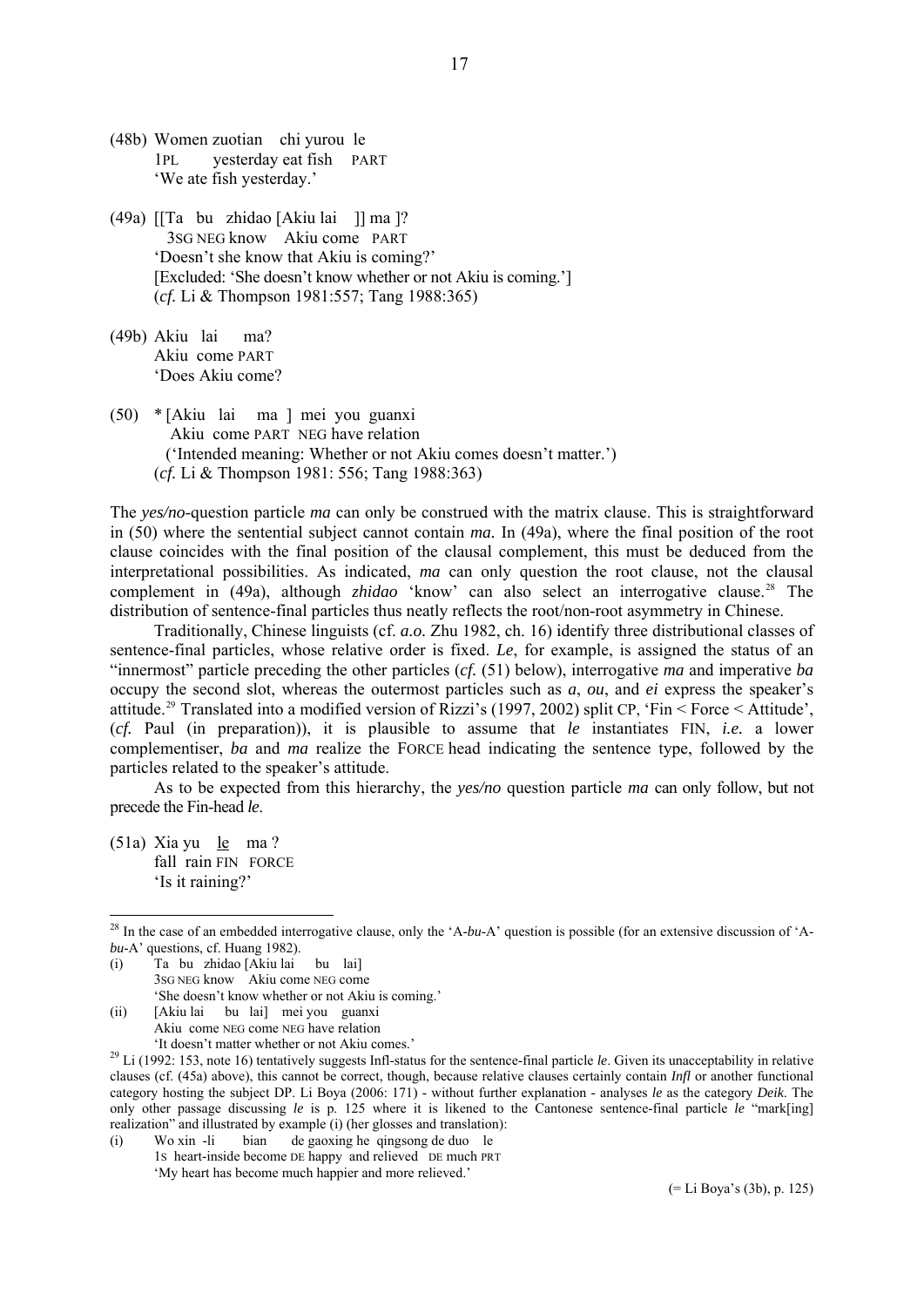$(51b) *$ Xia yu ma le? fall rain FORCE FIN

Likewise, the imperative *ba*, another Force head, is only acceptable to the right of *le*:

(52) Na- ge, ni bu yong gei qian le ba (\*le) that-CL 2SG NEG need give money FIN FORCE FIN 'Then you won't need to pay for that!' (Chao 1968:807)

Rather surprisingly, *de* is never included in the numerous detailed studies of sentence-final particles.<sup>[30](#page-17-0)</sup> although it closes off the relative clause and occurs at the end of the sentence in (certain subtypes of) the *shi…de* construction (*cf.* Paul & Whitman 2004, forthcoming) and therefore certainly qualifies as a sentence-final particle.

 In our opinion, the reason why *de* has not been included in (traditional) studies of sentence-final particles is the fact that *de* is a complementiser limited to non-root contexts, in contrast to the other sentence-final particles which are all root complementisers. The existence of this root/non-root dichotomy has not been acknowledged by those approaches that have assigned C° status (rather than D° status) to *de* (*cf.* Cheng 1986, 1997; Ning 1993, Li Boya 2007).<sup>[31](#page-17-1)</sup> However, once this crucial difference between *de* and the other C elements is recognized, the properties of modification structures with *de* can be better accounted for and be tied in with the overall syntax of Chinese, as outlined in the remainder of this article.

 Having determined that the kind of C realized by *de* is a non-root C, we now turn to Cheng's statement that this C "does not select any particular category of complement", a statement reflecting the heterogeneity of XPs allowed as prenominal modifiers, illustrated in the preceding sections.

 Taking the sentence-final particle *ne* as an example, we will provide evidence for the fact that *de* is not the only C in Chinese to merge with a large variety of XPs. The Force head *ne* in "follow-up" questions (*cf.* among others Lü et al. 1980: 412ff; Paris 1981, Jin Lixin 1996, Pan 2007) can combine with DPs (53), adverbs (54), (55), QPs (56), PPs (57), as well as clauses (58)<sup>[32](#page-17-2)</sup>:

- (53) Wo jintian you kong . Na ni ne ?[33](#page-17-3) 1SG today have leisure then 1SG PART 'I'm free today. And what about you?
- (54) (when being told a story) Na houlai ne  $\ell$ <sup>\*</sup>ma? then afterwards PART/ PART

'And then?'

<u>.</u>

(i) Wo shi ni de fuxu , zanme bai guo tian-di de 1S be 2S DE husband 1PL pay-homage-to EXP heaven-and-earth PRT 'I am your husband, (it is the fact that) we've had a wedding ceremony

(= Li's (3b), p. 125 her glosses and translation)

<span id="page-17-0"></span><sup>30</sup> Hu Mingyang (1981: 347-8) is the exception confirming the rule. Since he considers *de* as not on a par with the other sentence-final particles, he posits a separate slot for it, labeled '0', thus indicating that *de* does not count for the relative ordering among the sentence-final particles.

<span id="page-17-1"></span><sup>&</sup>lt;sup>31</sup> While not having analysed *de* in the main body of her thesis, in the conclusion, Li Boya (2006:171) - without further explanation - assigns the status of FIN to *de*, *de* thus being the lowest in a hierarchy of root complementisers she proposes. The only other passage mentioning *de* and illustrating it with one example (p. 125) finally shows that she refers to the *de* "indicat[ing] the speaker's commitment to the assertion", *i.e.* the "Mandarin counterpart of the Cantonese final particle *ge3*":

<span id="page-17-2"></span>For a detailed analysis of de in assertions of the type illustrated in (i), cf. Paul & Whitman (2004; forthcoming).<br><sup>32</sup> It is important not to confound this Force head *ne* with the two other *ne*'s, one occurring with t labeled *ne1* (i.e. an innermost particle) by Zhu (1982:209), the other expressing exaggeration and labeled *ne3* (*i.e.* an outermost, Attitude-particle) by Zhu (1982:213).

<span id="page-17-3"></span> $33$  The presence of the sentential adverb *na* 'then, in that case' is preferred by the majority of the native speakers consulted, for it explicitly establishes the link with the preceding discourse.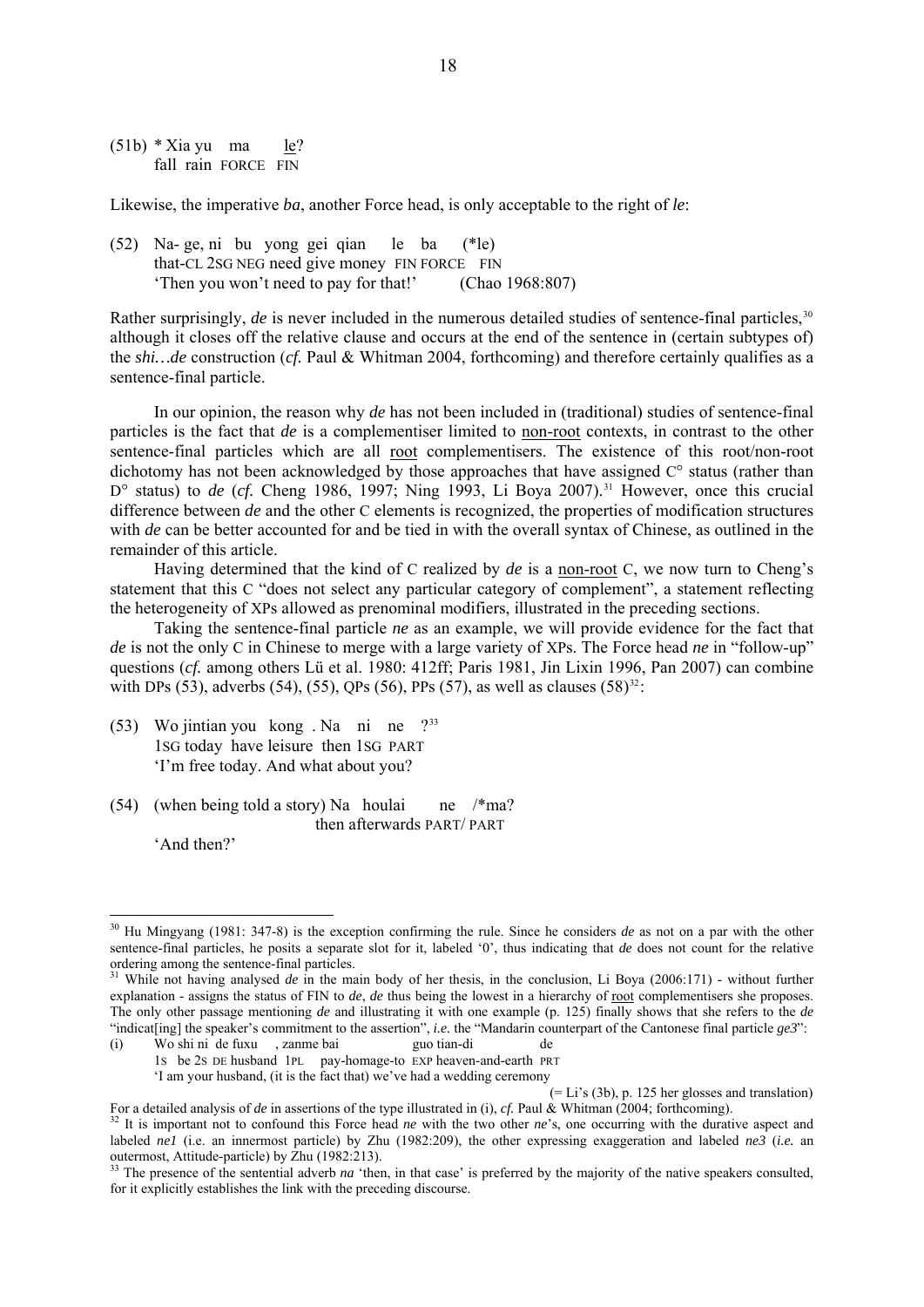- (55) Speaker A: Jintian wo mei you kong today 1SG NEG have leisure Speaker B: Na mingtian ne /\*ma? then tomorrow PART/ PART A: 'I'm not free today.' B: 'And tomorrow?'
- (56) A: Wo pa san-ge xuesheng bu gou. 1SG fear 3-CL student NEG enough B: Na wu-ge ne /\*ma? then 5-CL PART/ PART A: 'I'm afraid three students won't be enough.' B: 'And five?'
- (57) A: Zai Zhongguo wo zaoshang chi xifan . in China 1SG morning eat rice.gruel B: Na zai Bali ne /\*ma? then in Paris PART / PART A: 'In China, I eat rice gruel in the morning.' B: 'And in Paris'?
- (58) Ni wen shei ne ? Lü et al. 1980/2000:412) 2SG ask who PART 'Whom did you ask?'

Note that this type of question is impossible with the *yes/no* question head *ma* which selects clauses only.[34](#page-18-0)

 As illustrated above, a root complementiser such as *ne* does not exclusively merge with clauses, but allows for all kinds of complements.[35](#page-18-1) What distinguishes *de* from the other Cs is therefore not the heterogeneity of its complements, but its being a non-root C.

 In fact, the case of *ne* poses the same problem as *de*, *i.e.* if we want to uphold the orthodox view of C as exclusively selecting a clausal complement, we are forced to derive (53)-(58) from complete sentences via deletion processes targeting different parts of the sentence. This would not only be an undesirable move from a general point of view, but would also create the concrete problem of how to determine the source structure to which deletion applies. Because the starting point for such a derivation cannot simply be the repetition of the first sentence plus *ne*; as shown in (59b)-(61b), this results in an ungrammatical sentence, *ne* being compatible with yes/no questions only when in the 'A*bu*-A' form (*cf.* (59c), (60c)):

(i) Ta bu shi Laoli ma<sub>1</sub>? Rang ta jinlai ma<sub>2</sub> (Lü et al. 1980:375) 3SG NEG be Laoli PART let 3SG enter PART 'Isn't that Laoli? Let him come in then.

(ii)  $\int_{\text{CP}} \int_{\text{Top}} \text{Dp} \text{Zhei-ge ren}$   $\int_{\text{i}} \int_{\text{Top}} \int_{\text{Top}} \text{me} \left[ \int_{\text{IP}} \text{wo} \text{jian-guo} t_i \right] \right]$ this -CL person PART 1sG see-EXP 'This person, I have already met him.' (Paul 2005b:116)

<u>.</u>

<span id="page-18-0"></span> $34$  It is important here to distinguish between the interrogative  $ma_1$  and the  $ma_2$  which according to Chao (1968: 801) expresses dogmatic assertion and is also noted as *me* (*cf.* (i));  $ma/me$  can select complements other than clauses and also function as a topic marker (*cf.* (ii)):

<span id="page-18-1"></span><sup>&</sup>lt;sup>35</sup> It is this non-selectivity of *de* with respect to its complement which motivates Audrey Li's (2006) analysis of *de* as a conjunction, adapting Munn's (1993) analysis of English *and* here. *De* is first merged with the modifier XP to its left. The features the resulting projection α inherits from the head *de* specify that α must take another complement and that it is the complement of α, *i.e.* the head noun, that projects categorial features. While this nicely accounts for the fact that in the absence of an overt head, the sequence 'XP *de* is always analysed as a headless NP '[<sub>NP</sub> [<sub>XP</sub> XP *de*] [<sub>NP</sub> Ø], other assumptions might turn out to be problematic, such as the fact that *de* itself does not contribute any features and hence does not determine the categorial identity of 'XP +  $de'$ . Also, it is not clear how the observed root/non-root dichotomy can be captured in Li's approach. More research on the syntax and semantics of conjunctions in Chinese is called for here.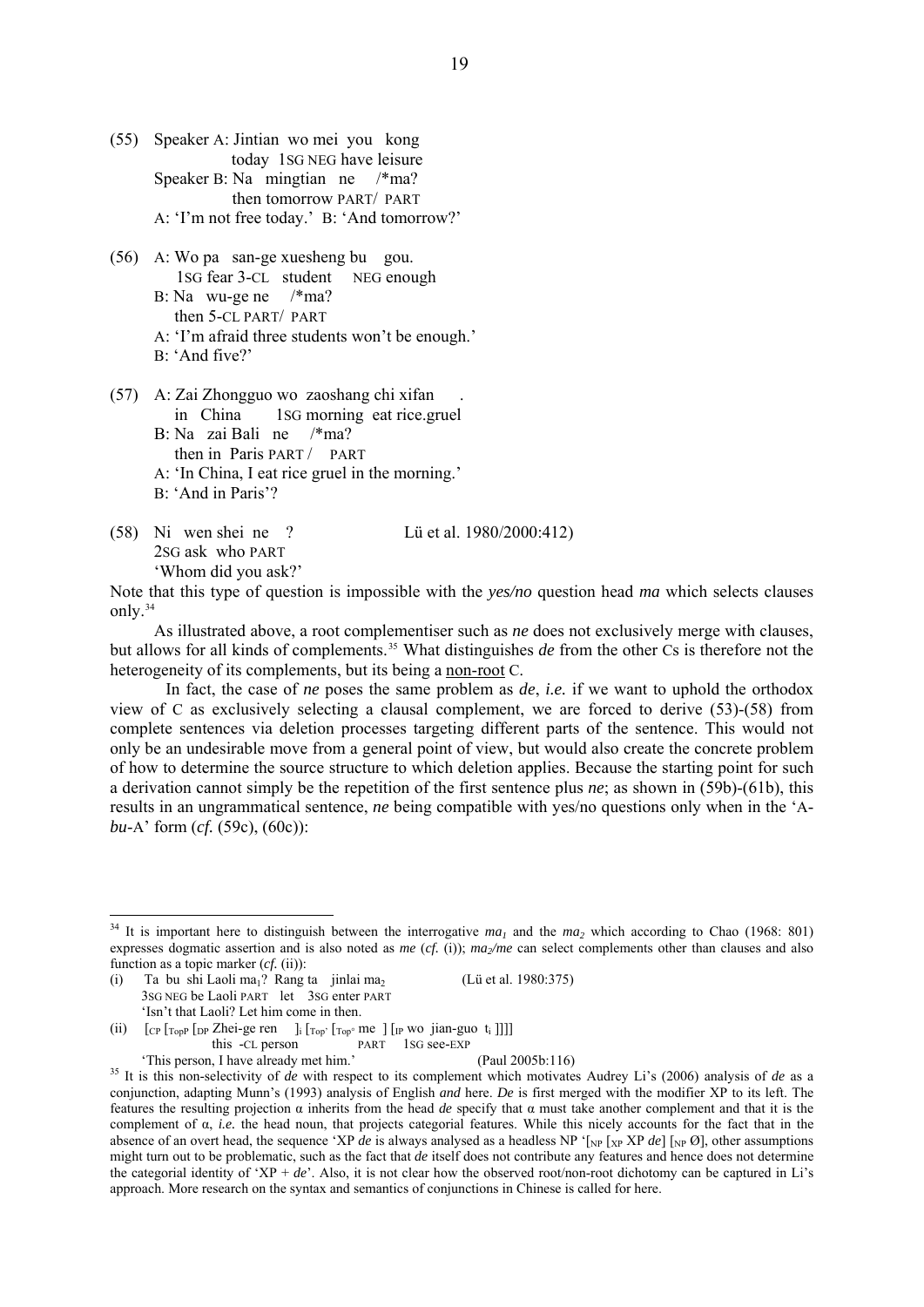- (59a) Wo jintian you kong . Na ni ne 1SG today have leisure then 1SG PART 'I'm free today. And what about you?
- (59b) Na ni jintian you kong ma /\*ne ? then 2SG today have leisure PART/ PART 'Are you free today?'
- (59c) Na ni jintian you mei you kong ne ? then 2SG today have NEG have leisure PART 'Are you free today?'
- (60a) Speaker A: Jintian wo mei you kong today 1SG NEG have leisure Speaker B: Na mingtian ne ? then tomorrow PART A: 'I'm not free today.' B: 'And tomorrow?'
- (60b) Speaker B: Na mingtian ni you kong ma / \*ne ? then tomorrow 2SG have leisure PART/ PART
- (60c) Speaker B: Na mingtian ni you mei you kong ne then tomorrow 2SG have NEG have leisure PART 'Are you free tomorrow?'
- (61a) A: Zai Zhongguo wo zaoshang chi xifan. in China 1SG morning eat rice.gruel B: Na zai Bali ne ? then in Paris PART A: 'In China, I eat rice gruel in the morning.'
	- B: 'And in Paris'?
- (61b) B: Na zai Bali ni zaoshang (ye) chi xifan ma /\*ne ? then in Paris 2SG morning also eat rice.gruel PART/ PART 'Do you (also) eat rice gruel in Paris?
- (61c) B: Na zai Bali ni zaoshang chi shenme ne ? then in Paris 2SG morning eat what PART 'What do you eat for breakfast in Paris?'

As illustrated above, under the hypothesis that the structure 'XP *ne*?' results from deletion applying to a complete sentence, it proves difficult to construct the source structure undergoing subsequent deletion: while in certain cases this must be an A-*bu*-A question (*cf.* ((59)-(60)), in other cases only a constituent question as source structure guarantees the correct output (*cf.* (61)). A derivation of 'XP *ne*?' via deletion therefore seems very problematic and we are forced to accept that some C heads in Chinese may select complements of a very heteregeneous nature, in addition to clauses.

 This wide range of complements observed for *ne* and *de* suggests that their precise feature make-up varies in terms of the complement selected. *Ne* and *de* share features with C when combining with a clause, and with D when combining with a non-clausal element.

 To summarize, a root complementiser such as *ne* need not exclusively merge with clauses, but allows for a wide range of complements. What distinguishes *de* from other Cs is therefore not the heterogeneity of its complements, but its being a non-root C. Like the root C elements, *de* is the head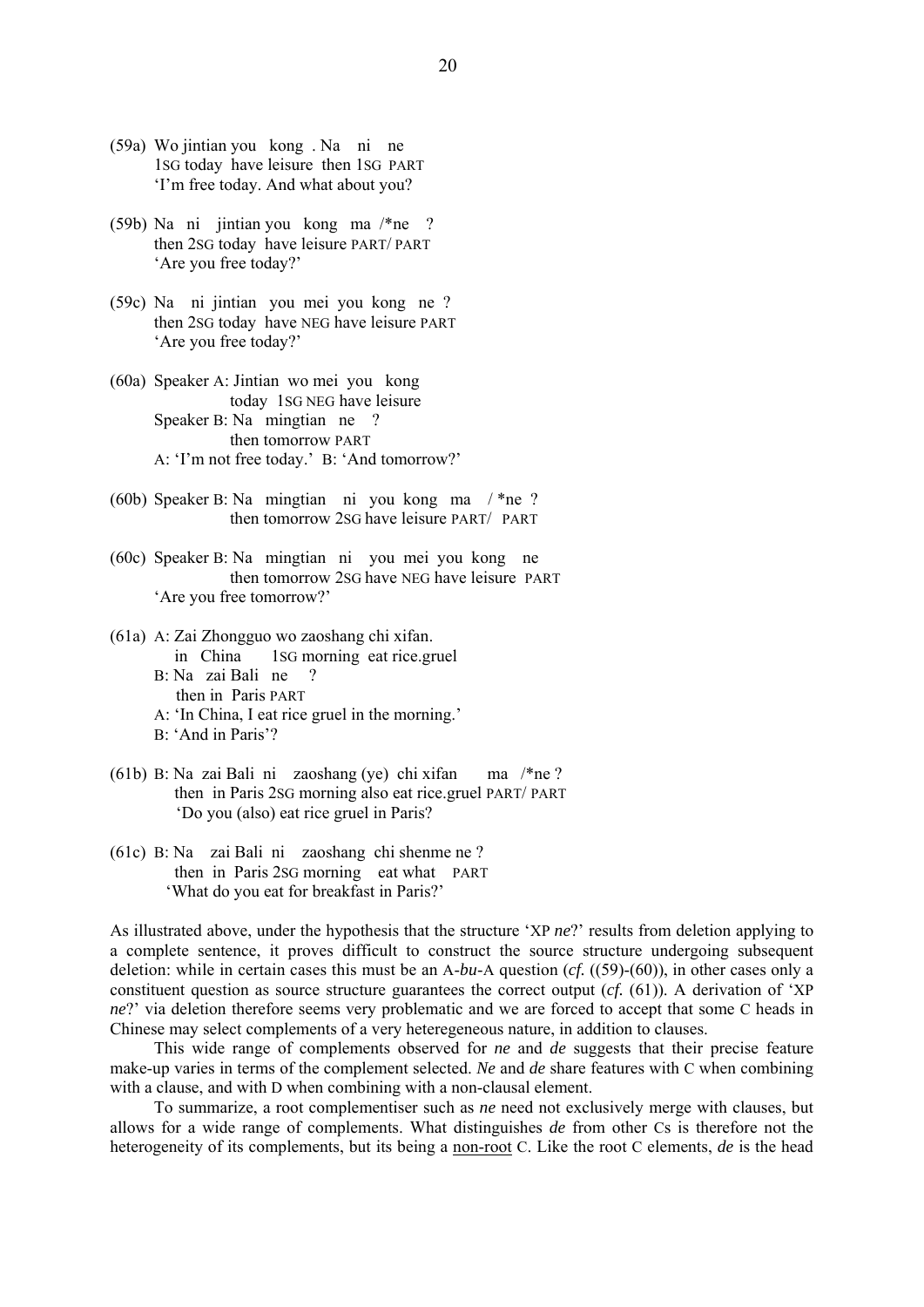and as such projects, *i.e. de* and its complement form a DeP. [36](#page-20-0) In fact, within *Bare Phrase Structure* (*cf.* Chomsky 1995, section 4.3), there is no other possibility, the label of a category being its head.

Extending Aoun  $\&$  Li's (2003: 179) adjunction analysis for relative clauses to the modification structure 'XP *de* NP' in general, we obtain the following structure, where the DeP containing the modifier XP is adjoined to the nominal head:

### $(62)$  [<sub>NP</sub> [<sub>DeP</sub> XP *de*] N]

The need for the DeP to occur within a nominal projection can be captured by postulating a nominal feature for *de*; such a feature might at the same time account for the fact that in the absence of an overt head, the sequence 'XP *de*' is always analysed as a headless NP:  $\lceil_{NP} \rceil_{XP}$  XP *de*]  $\lceil_{NP} \emptyset \rceil$ . Given that nonroot contexts do not allow any other C elements besides *de* itself, *de* is not specified for features allowing to distinguish between the different types of root C-heads in the split CP (Fin vs. Force vs. Attitude).

 The alternative proposal for *de* sketched here can better account for the properties observed in the modification structure. Recall that the modification structure is the same, irrespective of the categorial label of XP and its (im)possibility of functioning as a predicate. Accordingly, the semantic relation between the head noun and its modifier cannot be uniformly likened to that between a subject and its predicate, a claim inherent to the predicational approach. Rather, the modifier XP has a restricting function with respect to the head noun.

 Against this background, it seems undesirable to derive modification structures without *de* (*cf.* (35)-(41) above) from the modification structure with de. Instead, the *de*-less modification structure should be analysed differently, i.e. no covert C should be postulated here. This is motivated by the fact that in the *de*-less modification structure, the modifier does not restrict the head noun (as in the modification structure with *de*), but in combination with the head noun creates a new denomination. Given that the *de*-less modification is limited to heads as modifiers (*cf.* Paul 2005a), it seems plausible to assume that it is the modifier which selects the noun, resulting *e.g.* in an AP for *ganjing yifu* 'clean clothes' (*cf.* ([37](#page-20-1)) above).<sup>37</sup> This would also better capture the existence of "gaps" observed: *congming haizi* 'intelligent children' vs. *congming \*(de) dongwu* 'intelligent animals', *gui dongxi* 'expensive things' vs. *gui \*(de) dangao* 'expensive cakes' etc.<sup>[38](#page-20-2)</sup>

 Kinship terms allowing pronouns without *de* (*cf.* (33b) *ta meimei* 'his sister') likewise do not involve an empty complementiser, but the pronoun is merged directly with the head noun. This is possible, because - as pointed out by D&S (p. 40) - kinship nouns differ from ordinary nouns in that they have an argument structure of their own.[39](#page-20-3) Naturally, this special characteristic of kinship nouns does not exlude their being modified by a DeP, thus accounting for the acceptability of *ta de meimei* 'his sister' alongside with *ta meimei* 'his sister'.

## 6. CONCLUSION

1

 Drawing upon a more representative array of data from Chinese and checking the predictions made by the predicational approach of modified DPs 'XP *de* N' against the general properties of Chinese syntax, the present article has argued that the modifier XP cannot uniformly be derived from an underlying predicate, be it contained in a small clause or in a relative clause (*contra* D&S 2004, Duanmu (1998), Simpson (2001), Simpson & Wu (2002), Sproat & Shih (1988, 1991)). Accordingly, an analysis of *de* based on the predicational approach such as D&S's cannot be correct. In addition, D&S's claim that a modifier XP in 'XP *de* N' carries old information (a universal consequence resulting

<span id="page-20-0"></span> $36$  This is different from Audrey Li (2006) where it is the category of the modifier XP that determines the categorial identity of  $[XP + de]$ .<br><sup>37</sup> We owe this suggestion to John Whitman (p.c.). Such a *de*-less modification structure would then become "nominal" by

<span id="page-20-1"></span>virtue of being selected by an overt or covert D°.

<span id="page-20-2"></span><sup>38</sup> As discussed in detail in Paul (2005a), a *de*-less modification structure must result in a natural, plausible classification in the sense of Bolinger (1967) (who states this as a condition for prenominal adjectives in English). <sup>39</sup> It remains to be elucidated, though, why only pronouns are allowed here.

<span id="page-20-3"></span>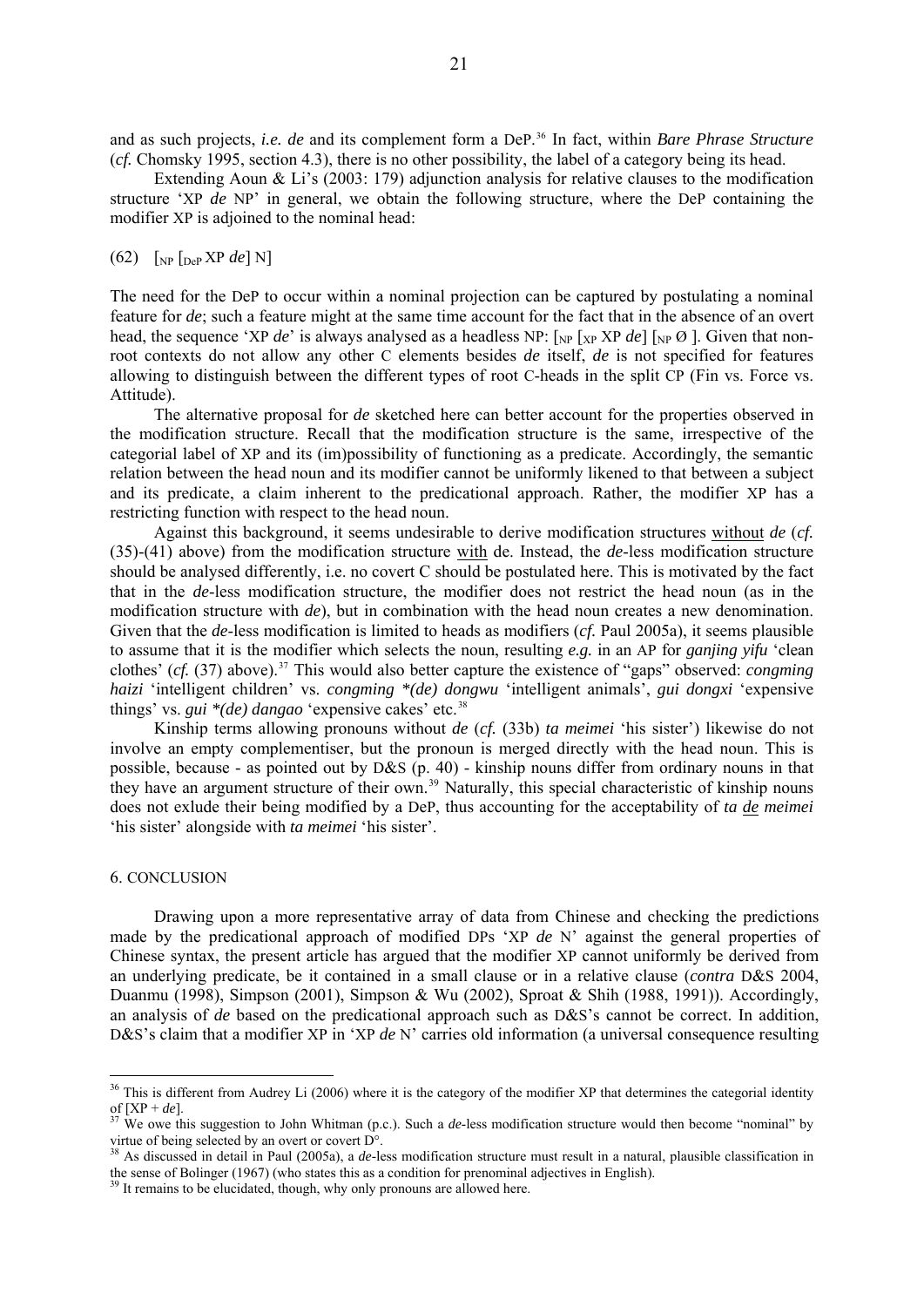from predicate inversion) is not borne out by the Chinese data. Consequently, the successful application of the predicate inversion analysis to typologically very distinct languages, presented as supporting evidence in favour of their approach by D&S, does not exist to the extent claimed and at least Chinese must be crossed off the list of languages covered by this analysis.

 Taking as a starting point the characteristics of *de* obtained from our critical exam of the predicational approach, we have outlined an alternative analysis for *de* in terms of a non-root C in the nominal domain. While this proposal still needs to be worked out in more detail, we nevertheless think that it is on the right track, because it not only ties in with general properties of complementisers in Chinese, but also has the advantage that no new category such as "linker" must be postulated.

#### *REFERENCES*

- AOUN J. & LI Y.-H. Audrey (2003). *Essays on the representational and derivational nature of grammar. The diversity of* wh- *constructions*. Cambridge, Mass.: MIT Press.
- BOLINGER Dwight (1967). Adjectives in English: attribution and predication. *Lingua*, 18, pp. 1-34.
- BOUCHARD D. (1998). The distribution and interpretation of adjectives in French: A consequence of Bare Phrase Structure. *Probus*, 10, pp. 193-183.
- CHAO Yuen Ren (1968). *A grammar of spoken Chinese.* Los Angeles et alibi : California University Press.
- CHAPPELL Hilary & THOMPSON Sandra A. (1992). The semantics and pragmatics of associative *de* in Mandarin discourse. *Cahiers de Linguistique - Asie Orientale*, 21(2), pp. 199-230.

CHENG Lisa Lai-Shen (1986). *De* in Mandarin. *Canadian Journal of Linguistics,* 31, pp. 313 - 326.

- CHENG Lisa Lai-Shen (1997). Marking modification in Cantonese and Mandarin. Ms., University of California, Irvine, and HIL, Leiden.
- CHEUNG Chi Hang Candice (2006). Attributive adjectival modification with *de* in Chinese. Paper presented at the LSA summer meeting, June 23, 2006.
- CHOMSKY Noam (1995). *The minimalist program*. Cambridge, Mass.: MIT Press.
- DJAMOURI Redouane (1994). Emploi des déictiques *zi* et *zhi* dans les inscriptions Shang. *Cahiers de Linguistique - Asie orientale,* 23, pp. 107-118.
- DJAMOURI Redouane (1999). Evolution of *zhi* in Archaic Chinese. In : PEYRAUBE Alain & SUN Chaofen (eds.). *Studies on Chinese historical syntax and morphology. Linguistic essays in honor of Mei Tsu-lin*. [Collection des Cahiers de Linguistique Asie orientale n° 3]. Paris : CRLAO-EHESS, pp. 33-47.
- DJAMOURI Redouane & PAUL Waltraud (1997). Les syntagmes prépositionnels en *yu* et *zai* en chinois archaïque. *Cahiers de Linguistique - Asie Orientale,* 26(2), pp. 221 - 248.
- DJAMOURI Redouane & PAUL Waltraud (2006). Verb-to-preposition reanalysis in Chinese. Paper presented at the *9th Diachronic Generative Syntax Conference*, University of Trieste, June 8-10, 2006.
- DIKKEN Marcel Den (1995). Copulas. Paper presented at GLOW, Tromsø.
- DIKKEN Marcel Den & SINGHAPREECHA Pornsiri (2004). Complex noun phrases and linkers. *Syntax,* 7(1), pp. 1-54.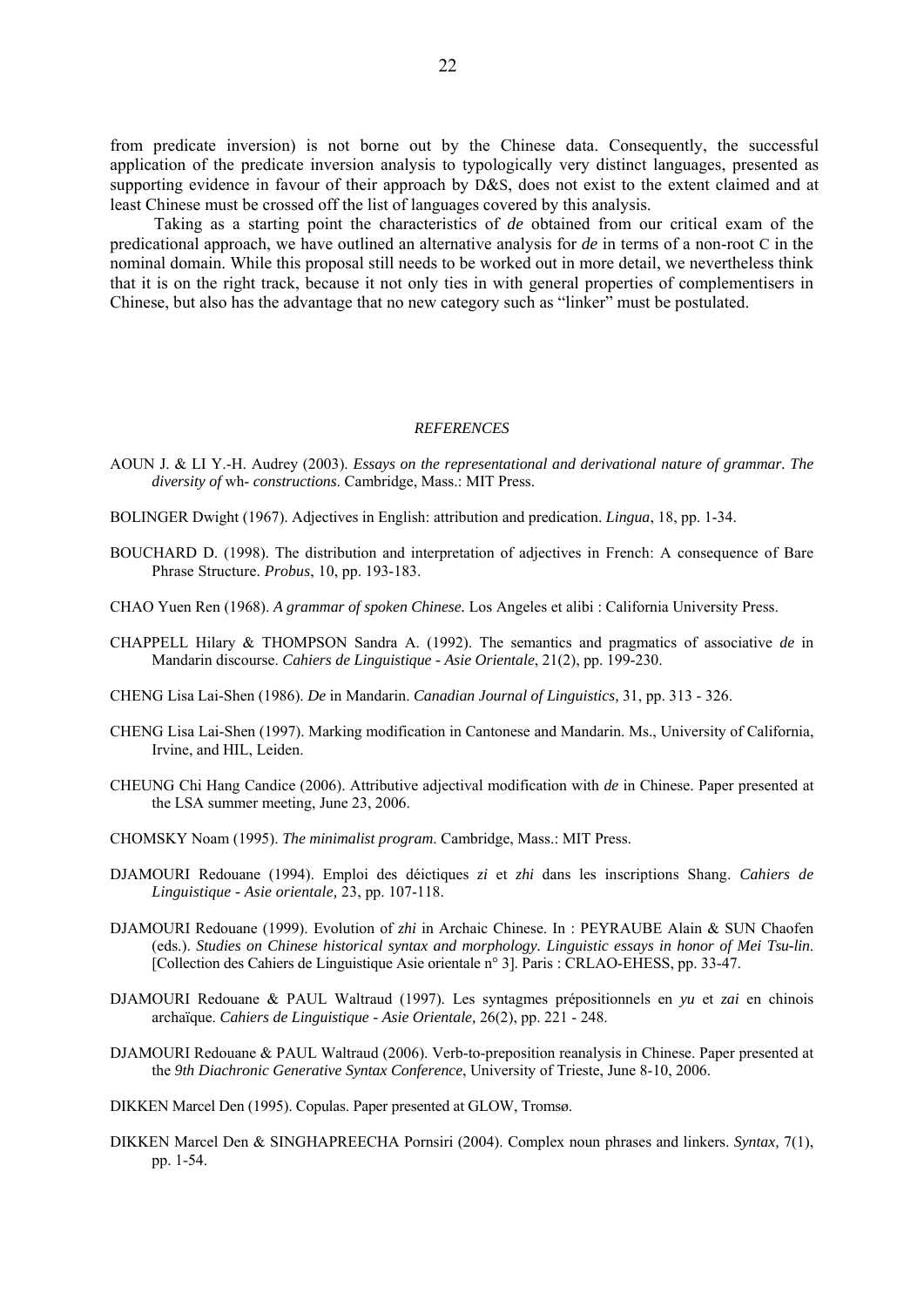- DRAGUNOV Alexander A. (1952). *Issledovanija po grammatike sovremennego kitajskogo jazyka* [Studies in the Grammar of Modern Chinese]. Moscow: Academy of Sciences. [German translation by Lippert,W. 1960. Berlin : Akademie-Verlag.]
- DUANMU San (1998). Wordhood in Chinese. In : Packard, Jerome (ed.). *New approaches to Chinese word formation: Morphology, phonology and the lexicon in modern and ancient Chinese*. Berlin, New York : Mouton de Gruyter; pp. 135-196.
- FAN Jiyan (1958). Xing-ming zuhe jian *de*-zi de yufa zuoyong [The grammatical function of *de* in 'adjective noun' phrases]. *Zhongguo yuwen*, 5, pp. 213-217.
- FENG Chuntian (1990). Shi lun jiegou zhuci *de* (*di*) de yixie wenti [Several problems concerning the structural particle *de* (*di*)]. *Zhongguo yuwen*, 6, pp. 448-453.
- FENG Shengli (1995). *Prosodic structure and prosodically constrained syntax in Chinese*. Doctoral disertation, University of Pennsylvania, Philadelphia.
- FU Jingqi (1987). *La structure du syntagme nominal en chinois*. Thèse de doctorat (nouveau régime), Université de Paris 3 (Sorbonne).
- HU Mingyang (1981). Beijinghua de yuqi zhuci he tanci [Mood particles and interjections in the Beijing dialect]. *Zhongguo yuwen*, 5, pp. 347-350 (part 1); 6, pp. 416- 423 (part 2).
- HUANG C.-T. James (1982). *Logical Relations in Chinese and the theory of grammar*. Doctoral dissertation, MIT [published 1998 by Garland, New York and London.]
- HUANG C.-T. James (1984). On the distribution and reference of empty pronouns. *Linguistic Inquiry,* 15(4), pp. 531-574.
- HUANG C.-T. James (1987). Existential sentences in Chinese and (in)definiteness. In : REULAND Eric J. & Alice TER MEULEN (eds.). *The representation of (in)definiteness*. Cambridge, Mass. : MIT Press, pp. 226-253.
- HUANG, C.-T. James (1991). Verb movement, (in)definiteness, and the thematic hierarchy. *Proceedings of the Second International Symposium of Chinese Languages and Linguistics*, 481-498. Taipei: Academia Sinica.
- HUANG, C.-T. James (1992). On lexical structure and syntactic projection. *Proceedings of the Third International Symposium of Chinese Languages and Linguistics*, 288-311. Taipei: Academia Sinica.
- HUANG Shizhe (2006). Property theory, adjectives, and modification in Chinese. *Journal of East Asian Linguistics,* 15(4), pp. 343 - 369.
- JIN Lixin (1996). Guanyu yiwenju zhong de *ne* [On *ne* in interrogative sentences]. *Yuyan jiaoxue yu yanjiu*, 4, pp. 43-49.
- KAYNE R. (1994). *The antisymmetry of syntax.* Cambridge, Mass. : MIT Press.
- KLEIN-ANDREU F. (1983). Grammar in style: Spanish adjective placement. In : KLEIN-ANDREU F. (ed.). 1983. *Discourse perspectives on syntax*. New York : Academic Press.
- LARSON Richard & YAMAKIDO Hiroko (2005). *Eszafe* and the deep position of nominal modifiers. Paper presented at the *Barcelona Workshop on adjectives and adverbs*, Universitat Pompeu Fabra, Barcelona, March 18, 2005.
- LARSON Richard & YAMAKIDO Hiroko (2006). "Double *Eszafe*" as double case-marking. Paper presented at the *LSA Annual Meeting*, Albuquerque, January 8, 2006.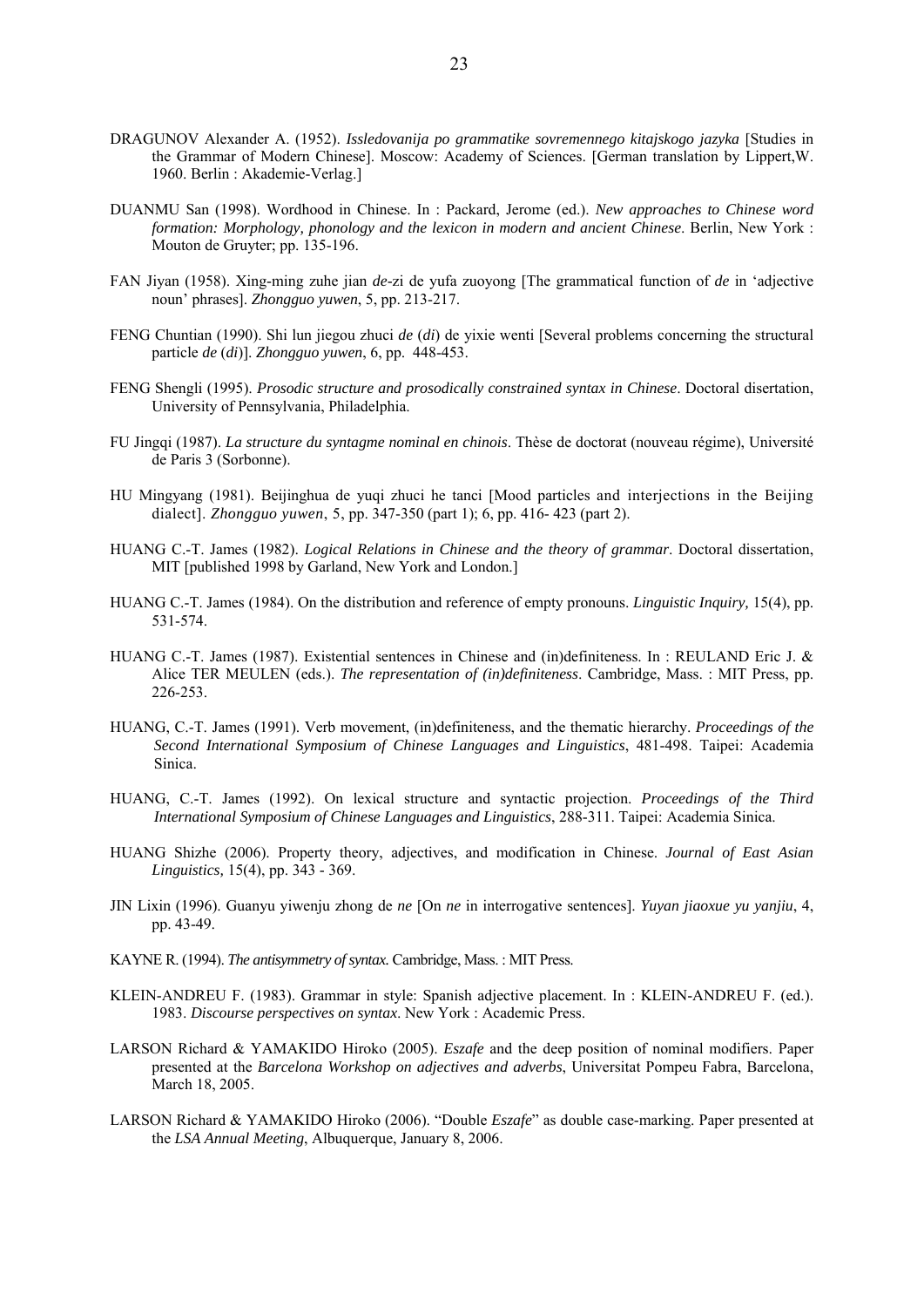- LEE Thomas Hun-tak (1986). *Studies on quantification in Chinese*. Doctoral dissertation, University of California, Los Angeles.
- LI Boya (2006). *Chinese final particles and the syntax of the periphery*. Doctoral dissertation, University of Leiden.
- LI Charles N. & THOMPSON Sandra A. (1981). *Mandarin Chinese. A functional reference grammar.* Berkeley et alibi : University of California Press.
- LI Yen-Hui Audrey (1985). *Abstract case in Chinese*. Doctoral dissertation, University of Southern California.
- LI Yen-Hui Audrey (1992). Indefinite *wh* in Mandarin Chinese. *Journal of East Asian Linguistics,* 1(2), pp. 125- 155.
- LI Yen-Hui Audrey (1998). Argument determiner phrases and number phrases. *Linguistic Inquiry,* 29(4), pp. 693-702.
- LI Yen-Hui Audrey (2006). De: Adjunction and conjunction. Paper presented at the *Joint Conference of IACL-15/ NACCL-19*, Columbia University, New York, May 25-27, 2007.
- LÜ Shuxiang (1943/1990). Lun *di3*, *di4* zhi bian ji *di3*-zi de youlai. [On the differences between *di3* and *di4* and the origin of *di3*]. In : *Lü Shuxiang wenji* 1990 [Collected works of Lü Shuxiang], vol. 2, pp. 122-131.
- LÜ Shuxiang et al. (eds.). (1980). *Xiandai hanyu babaici* [800 words of Modern Chinese]. Beijing : Shangwu yinshuguan.
- LÜ Shuxiang & RAO Changrong (1981). Shi lun fei-wei xingrongci [On non-predicative adjectives]. *Zhongguo yuwen,* 2, pp. 81-85.
- MORO Andrea (1997). *The raising of predicates: Predicative noun phrases and the theory of clause structure.* Cambridge : Cambridge University Press.
- MUNN Alan (1993). *Topics in the syntax and semantics of coordinate structures*. Doctoral dissertation, University of Maryland.
- NING Chunyan (1993). *The overt syntax of relativization and topicalization in Chinese*. Doctoral dissertation, University of California at Irvine.
- PAN Junnan (2007). *Interrogation et quantification : le rôle et la fonction des particules et des syntagmes interrogatifs en chinois mandarin.* Doctoral dissertation, University of Nantes.
- PARIS Marie-Claude (1979). *Nominalization in Chinese*. *The morpheme* de *and the* shi…de *construction*. Paris : Université Paris 7, Département de Recherches Linguistiques.
- PARIS Marie-Claude (1980 ed.). *Les constructions en* de *en chinois moderne*. Paris : Langages croisés.
- PARIS Marie-Claude (1981). *Problèmes de syntaxe et de sémantique en linguistique chinoise*. Paris : Collège de France, Institut des Hautes Études Chinoises.
- PARIS Marie-Claude (1989). Quelques aspects de la gradation en mandarin. In : PARIS Marie-Claude (ed.). Linguistique générale et linguistique chinoise : quelques exemples d'argumentation. Paris : UFR Linguistiques, pp. 99-119.
- PAUL Waltraud (1995). Verbless sentences and related phenomena. Paper presented at the *Joint Meeting of the Fourth International Conference on Chinese Linguistics & the Seventh North-American Conference on Chinese Linguistics*, University of Wisconsin, Madison, June 27-30, 1995.
- PAUL Waltraud (1999). Verb gapping in Chinese: A case of verb raising. *Lingua*, 107, pp. 207-226.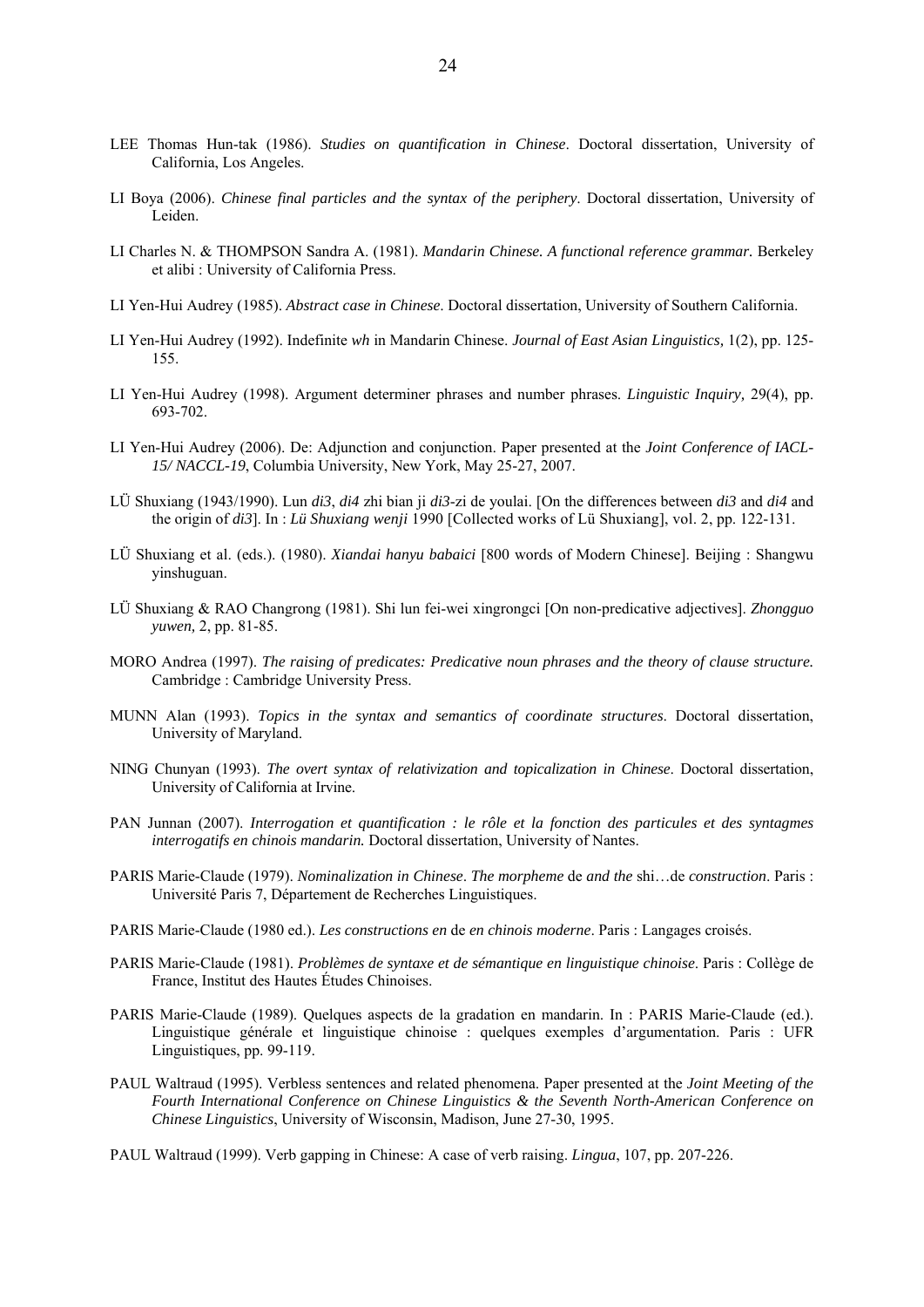- PAUL Waltraud (2005a). Adjectival modification in Mandarin Chinese and related issues. *Linguistics,* 43(4), pp. 757-793.
- PAUL Waltraud (2005b). Low IP area and left periphery in Mandarin Chinese. *Recherches linguistiques de Vincennes,* 33, pp. 111-134
- PAUL Waltraud (2006a). What the topic is (not) about: the case of Mandarin Chinese. Ms., CRLAO, Paris.
- PAUL Waltraud (2006b). Zhu Dexi's two classes of adjectives revisited. In : *Studies in Chinese Language and Culture - Festschrift in honour of Christoph Harbsmeier on the occasion of his 60th Birthday*, Christoph Anderl and Halvor Eifring (eds.). Oslo : Hermes Academic Publishing, pp. 303-315
- PAUL Waltraud (in preparation). The fine structure of the right periphery in Mandarin Chinese. MS., CRLAO, Paris.
- PAUL Waltraud (to appear). Adjectives in Mandarin Chinese: A much ostracized category. In : CABREDO-HOFHERR Patricia & MATUSHANSKY Ora (eds.). *Formal analysis of adjectives*. Amsterdam : Benjamins.
- PAUL, Waltraud and WHITMAN, John. 2004. "Focus structures in Mandarin Chinese: *shi…de* vs. bare *shi*". Paper presented at the *Workshop on syntactic categories and their interpretation in Chinese*, Research Institute of Linguistics, Budapest, Ocotber 16 - 17, 2004.
- PAUL Waltraud & WHITMAN John (to appear). *Shi…de* focus clefts in Mandarin Chinese. *The Linguistic Review,* vol. 25 (2008).
- PEYRAUBE Alain (1980). *Les constructions locatives en chinois moderne*. Paris : Éditions Langages croisés.
- RIZZI Luigi (1997). The fine structure of the left periphery. In : HAEGEMAN Liliane (ed.), *Elements of Grammar.* Pp. 281-337. Dordrecht et alibi : Kluwer.
- RIZZI Luigi (2002). Locality and left periphery. In : BELLETTI A. (ed.), *Structure and beyond. The cartography of syntactic structures*, vol. 3. Oxford : Oxford University Press.
- ROSS Claudia (1983). On the functions of Mandarin *de*. *Journal of Chinese Linguistics*, 11(2), pp. 214-246.
- SIMPSON Andrew (2001). Definiteness agreement and the Chinese DP. *Language and Linguistics,* 2(1), pp. 125-156.
- SIMPSON Andrew & WU Zoe (2002). Agreement, shells and focus. *Language,* 78(2), pp. 287-313.
- SPROAT Richard & SHIH Chilin (1988). Prenominal adjectival ordering in English and Mandarin. *Proceedings of NELS 18.* Amherst, MA : GLSA ; vol. 2, pp. 465-489.
- SPROAT Richard & SHIH Chilin (1991). The cross-linguistic distribution of adjective ordering restrictions. In : GEORGOPOULOS C. & ISHIHARA R. (eds.). *Interdisciplinary approaches to Language. Essays in honor of S.-Y. Kuroda*. Dordrecht et alibi : Kluwer; pp. 565-592.
- TANG Chih-Chen Jane (1990). *Chinese phrase structure and the extended X-bar Theory*. Doctoral dissertation, Cornell University.
- TANG Chih-Chen Jane (1993). Hanyu de *de* yu yingyu de *'s* [Chinese *de* and English *'s*]. *Bulletin of the Institute of History and Philology* [Academia Sinica, Taiwan], 63(4), pp. 733 -757.
- TANG Chih-Chen Jane (2007). Modifier licensing and the Chinese DP: a feature analysis. *Language and Linguistics,* 8(4).
- TANG Ting-chi (1988). *Hanyu cifa jufa lunji* [Studies on Chinese Morphology and Syntax]. Taipei : Student Book Co.